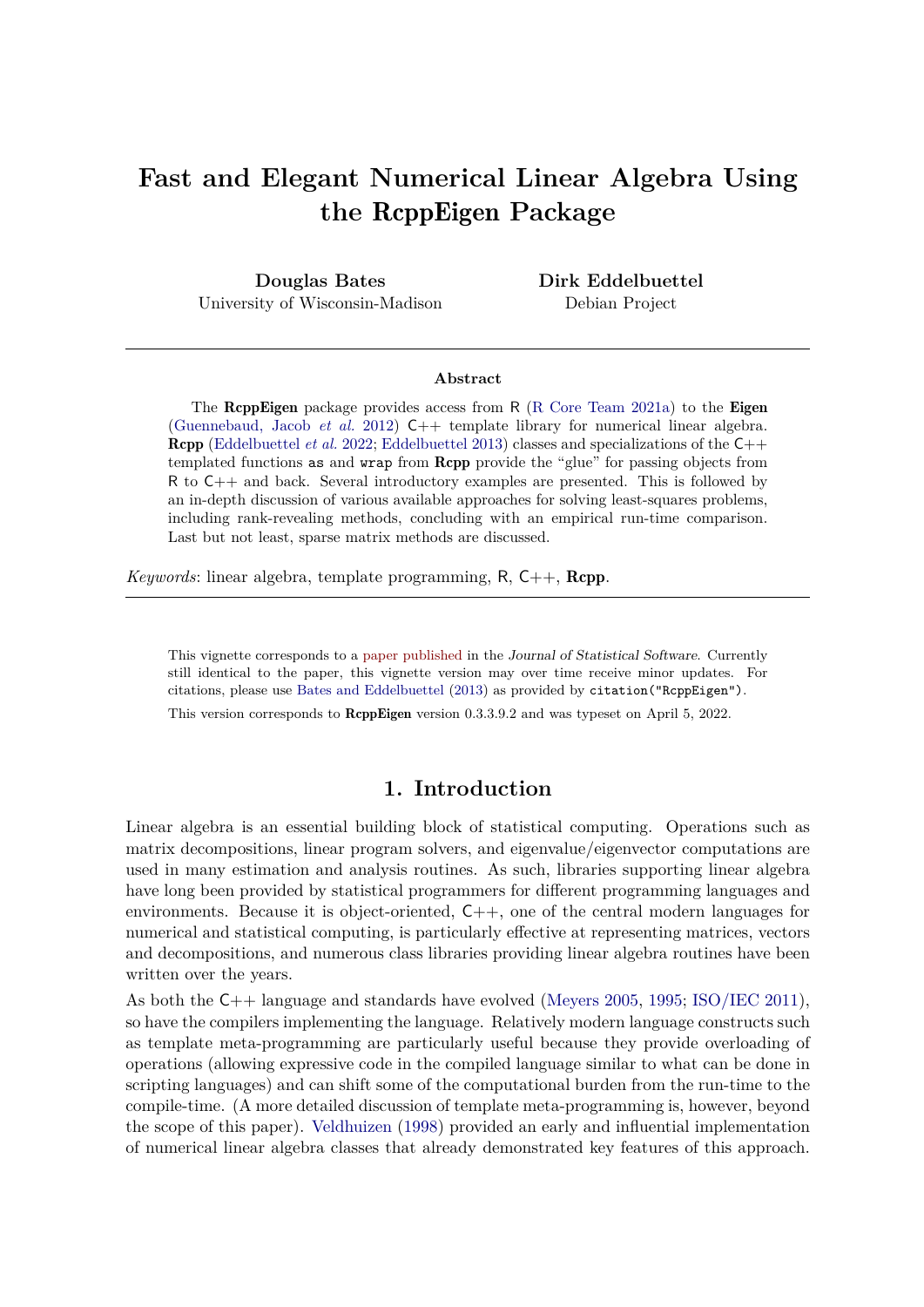Its usage was held back at the time by the limited availability of compilers implementing all the necessary features of the  $C++$  language.

This situation has greatly improved over the last decade, and many more libraries have been made available. One such C++ library is Eigen by [Guennebaud, Jacob](#page-22-1) *et al.* [\(2012\)](#page-22-1) which started as a sub-project to KDE (a popular Linux desktop environment), initially focussing on fixed-size matrices to represent projections in a visualization application. Eigen grew from there and has over the course of about a decade produced three major releases with **Eigen**3 being the current major version. To check the minor and patch version numbers, load the RcppEigen package and call this (internal) helper function:

```
R> RcppEigen:::eigen_version(FALSE)
```
major minor patch 3 3 5

Eigen is of interest as the R system for statistical computation and graphics [\(R Core Team](#page-22-0) [2021a\)](#page-22-0) is itself easily extensible. This is particular true via the C language that most of R's compiled core parts are written in, but also for the  $C++$  language which can interface with C-based systems rather easily. The manual "Writing R Extensions" [\(R Core Team 2021b\)](#page-22-8) is the basic reference for extending R with either  $C$  or  $C_{++}$ .

The Rcpp package by [Eddelbuettel and François](#page-22-9) [\(2011\)](#page-22-9); [Eddelbuettel](#page-22-2) *et al.* [\(2022\)](#page-22-2) facilitates extending R with C++ code by providing seamless object mapping between both languages. As stated in the Rcpp [\(Eddelbuettel](#page-22-2) *et al.* [2022\)](#page-22-2) vignette, "Extending Rcpp" as well as in [Eddelbuettel](#page-22-3) [\(2013\)](#page-22-3)

**Rcpp** facilitates data interchange between R and  $C++$  through the templated functions Rcpp::as (for conversion of objects from R to  $C_{++}$ ) and Rcpp::wrap (for conversion from  $C++$  to R).

The **RcppEigen** package provides the header files composing the **Eigen**  $C++$  template library, along with implementations of  $Rcpp::ax$  and  $Rcpp::wx$  for the  $C++$  classes defined in Eigen.

The Eigen classes themselves provide high-performance, versatile and comprehensive representations of dense and sparse matrices and vectors, as well as decompositions and other functions to be applied to these objects. The next section introduces some of these classes and shows how to interface to them from R.

# **2.** Eigen **classes**

Eigen is a C++ template library providing classes for many forms of matrices, vectors, arrays and decompositions. These classes are flexible and comprehensive allowing for both high performance and well structured code representing high-level operations. C++ code based on Eigen is often more like R code, working on the "whole object", than like compiled code in other languages where operations often must be coded in loops.

As in many C++ template libraries using template meta-programming [\(Abrahams and Gur](#page-22-10)[tovoy 2004\)](#page-22-10), the templates themselves can be very complicated. However, Eigen provides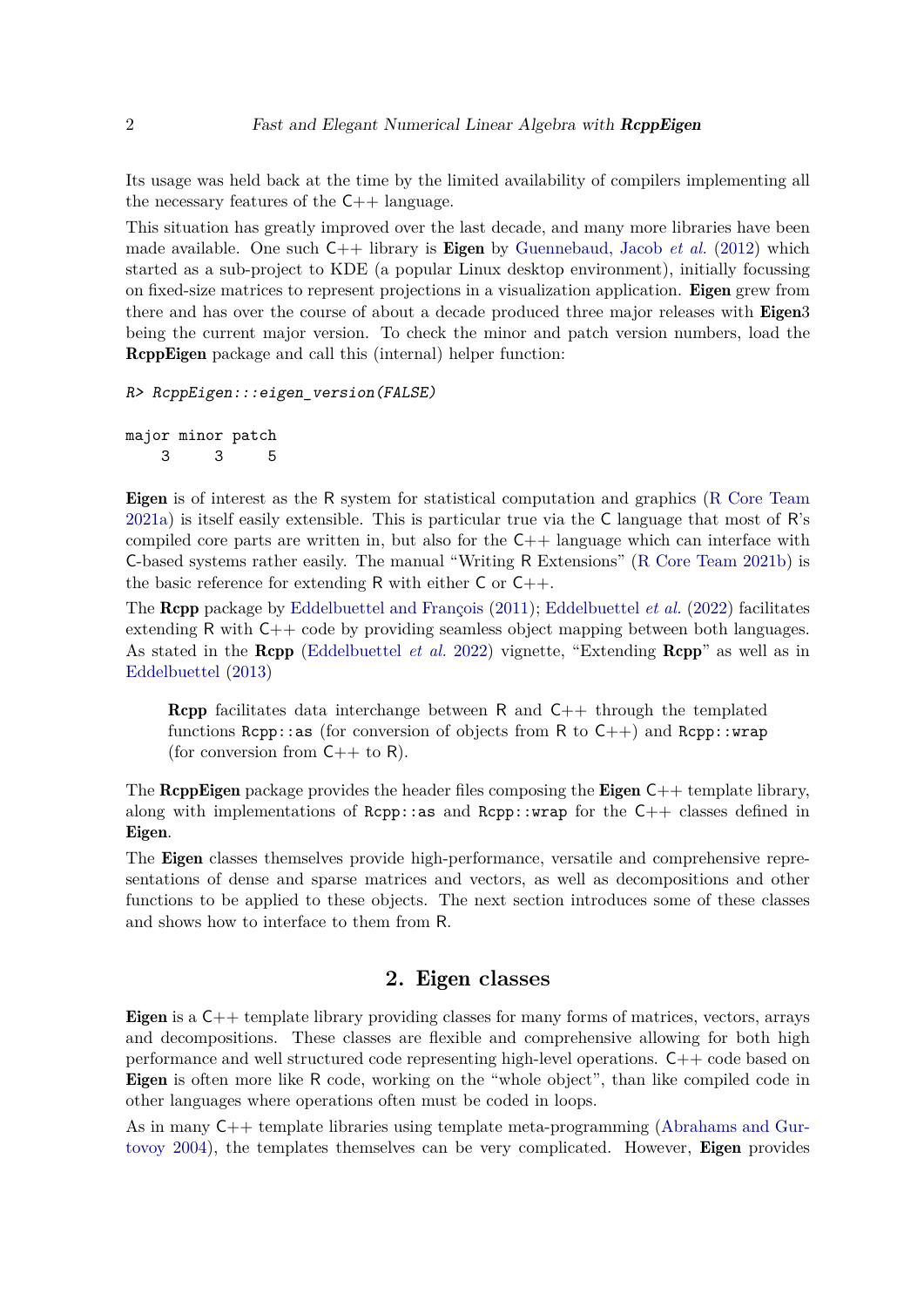#### Douglas Bates, Dirk Eddelbuettel 3

| R object type     | Eigen class typedef            |
|-------------------|--------------------------------|
| numeric matrix    | MatrixXd                       |
| integer matrix    | MatrixXi                       |
| complex matrix    | MatrixXcd                      |
| numeric vector    | VectorXd                       |
| integer vector    | VectorXi                       |
| complex vector    | VectorXcd                      |
| Matrix::dgCMatrix | SparseMatrix <double></double> |

<span id="page-2-0"></span>Table 1: Correspondence between R matrix and vector types and classes in the **Eigen** namespace.

typedefs for common classes that correspond to R matrices and vectors, as shown in Table [1,](#page-2-0) and this paper will use these typedefs.

Here, Vector and Matrix describe the dimension of the object. The X signals that these are dynamically-sized objects (as opposed to fixed-size matrices such as  $3 \times 3$  matrices also available in Eigen). Lastly, the trailing characters i, d and cd denote, respectively, storage types integer, double and complex double.

The  $C_{++}$  classes shown in Table [1](#page-2-0) are in the **Eigen** namespace, which means that they must be written as Eigen::MatrixXd. However, if one prefaces the use of these class names with a declaration like

using Eigen: : MatrixXd;

then one can use these names without the namespace qualifier.

### **2.1. Mapped matrices in** Eigen

Storage for the contents of matrices from the classes shown in Table [1](#page-2-0) is allocated and controlled by the class constructors and destructors. Creating an instance of such a class from an R object involves copying its contents. An alternative is to have the contents of the R matrix or vector mapped to the contents of the object from the Eigen class. For dense matrices one can use the Eigen templated class Map, and for sparse matrices one can deploy the Eigen templated class MappedSparseMatrix.

One must, of course, be careful not to modify the contents of the  $R$  object in the  $C++$  code. A recommended practice is always to declare mapped objects as const.

#### <span id="page-2-1"></span>**2.2. Arrays in** Eigen

For matrix and vector classes **Eigen** overloads the '\*' operator as matrix multiplication. Occasionally component-wise operations instead of matrix operations are desired, for which the Array templated classes are used in Eigen. Switching back and forth between matrices or vectors and arrays is usually done via the array() method for matrix or vector objects and the matrix() method for arrays.

### **2.3. Structured matrices in** Eigen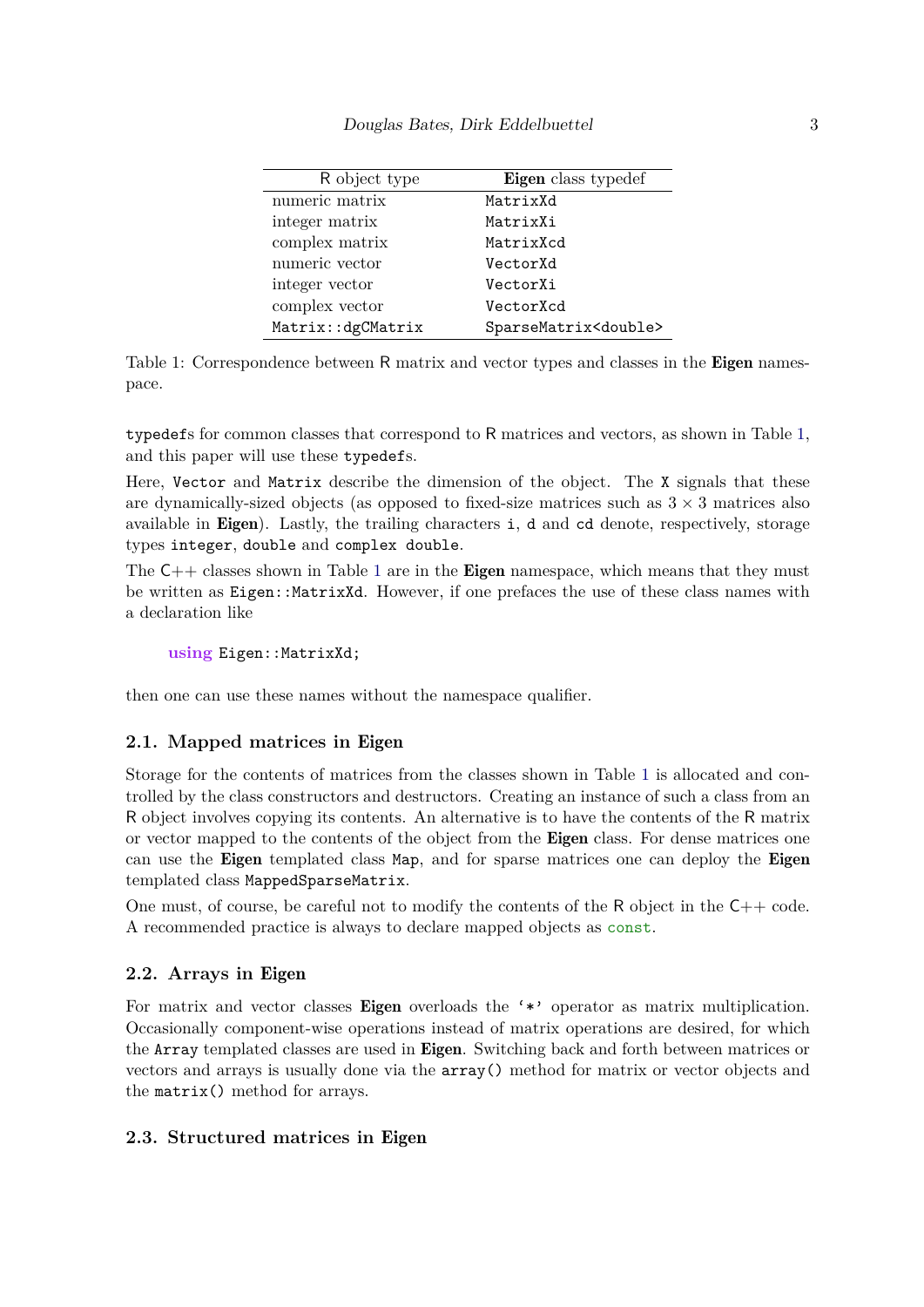Eigen provides classes for matrices with special structure such as symmetric matrices, triangular matrices and banded matrices. For dense matrices, these special structures are described as "views", meaning that the full dense matrix is stored but only part of the matrix is used in operations. For a symmetric matrix one must specify whether the lower triangle or the upper triangle is to be used as the contents, with the other triangle defined by the implicit symmetry.

### **3. Some simple examples**

C++ functions to perform simple operations on matrices or vectors can follow a pattern of:

- 1. Map the R objects passed as arguments into Eigen objects.
- 2. Create the result.
- 3. Return Rcpp::wrap applied to the result.

An idiom for the first step is

```
using Eigen::Map;
using Eigen: : MatrixXd;
using Rcpp::as;
const Map<MatrixXd> A(as<Map<MatrixXd> >(AA));
```
where AA is the name of the R object (of type SEXP in C and  $C_{++}$ ) passed to the  $C_{++}$ function.

An alternative to the using declarations is to declare a typedef as in

typedef Eigen::Map*<*Eigen::MatrixXd*>* MapMatd; const MapMatd  $A(Rcpp::as(AA));$ 

The cxxfunction function from the *inline* package [\(Sklyar, Murdoch, Smith, Eddelbuettel,](#page-23-1) [François, Soetaert, and Ranke 2021\)](#page-23-1) for R and its **ReppEigen** plugin provide a convenient method of developing and debugging the  $C++$  code. For actual production code one generally incorporates the  $C++$  source code files in a package and includes the line LinkingTo: Rcpp, RcppEigen in the package's DESCRIPTION file. The RcppEigen.package.skeleton function provides a quick way of generating the skeleton of a package that will use RcppEigen.

The cxxfunction with the "Rcpp" or "RcppEigen" plugins has the as and wrap functions already defined as  $Rep: :as$  and  $Rep: :w \times p$ . In the examples below these declarations are omitted. It is important to remember that they are needed in actual  $C++$  source code for a package.

The first few examples are simply for illustration as the operations shown could be more effectively performed directly in R. Finally, the results from Eigen are compared to those from the direct R results.

### **3.1. Transpose of an integer matrix**

The next R code snippet creates a simple matrix of integers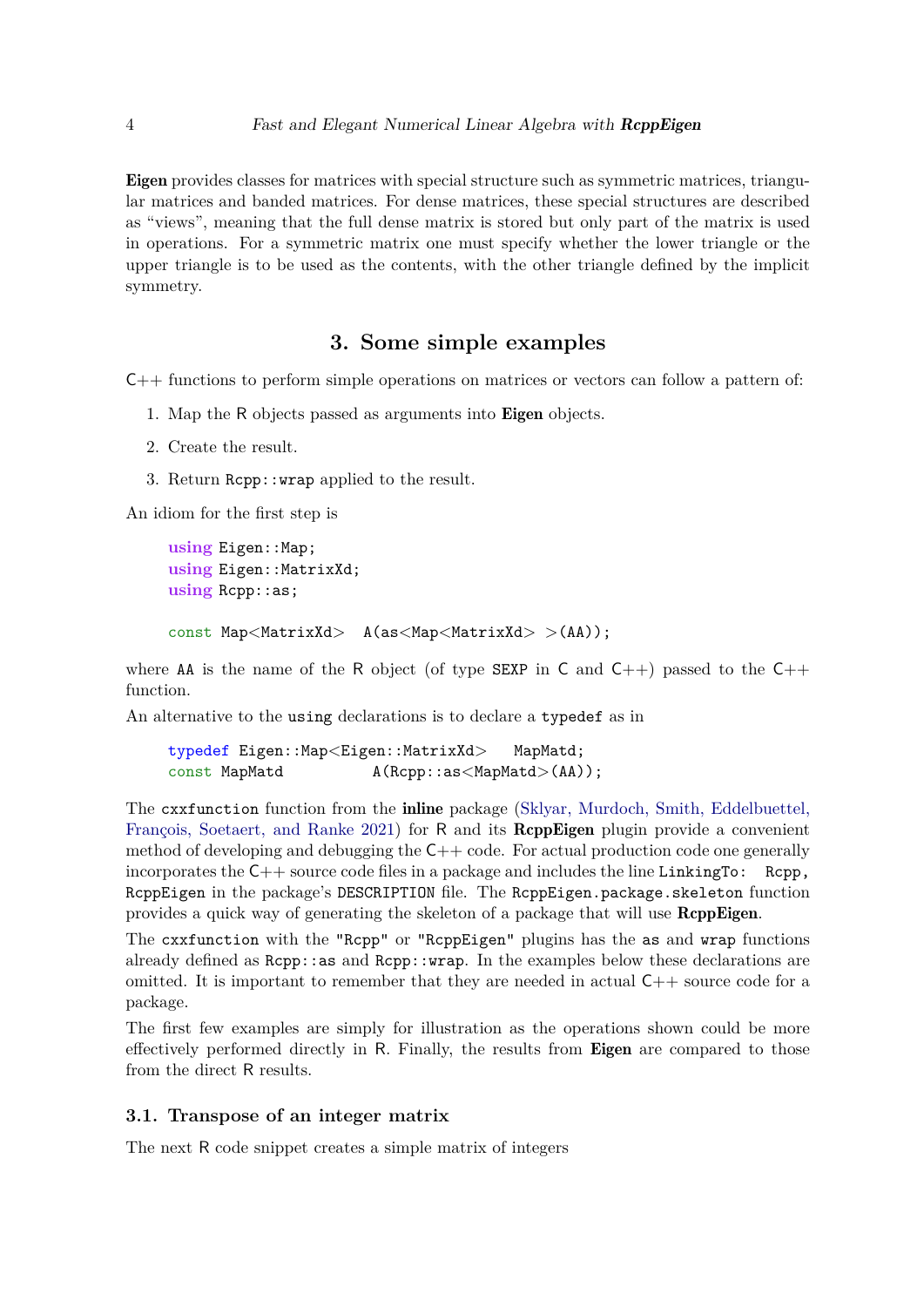```
using Eigen::Map;
using Eigen::MatrixXi;
                 // Map the integer matrix AA from R
const Map<MatrixXi> A(as<Map<MatrixXi> >(AA));
                 // evaluate and return the transpose of A
const MatrixXi At(A.transpose());
return wrap(At);
```
<span id="page-4-0"></span>Figure 1: transCpp: Transpose a matrix of integers.

*R> (A <- matrix(1:6, ncol = 2))*  $[0.1]$   $[0.2]$  $\begin{bmatrix} 1, \\ 1, \\ 1, \\ 4 \end{bmatrix}$  1 4  $[2,] 2 5$ [3,] 3 6 *R> str(A)* int [1:3, 1:2] 1 2 3 4 5 6

and, in Figure [1,](#page-4-0) the transpose() method for the Eigen::MatrixXi class is used to return the transpose of the supplied matrix. The R matrix in the SEXP AA is first mapped to an Eigen::MatrixXi object, and then the matrix At is constructed from its transpose and returned to R.

The R snippet below compiles and links the  $C++$  code segment. The actual work is done by the function cxxfunction from the inline package which compiles, links and loads code written in  $C++$  and supplied as a character variable. This frees the user from having to know about compiler and linker details and options, which makes "exploratory programming" much easier. Here the program piece to be compiled is stored as a character variable named transCpp, and cxxfunction creates an executable function which is assigned to ftrans. This new function is used on the matrix *A* shown above, and one can check that it works as intended by comparing the output to an explicit transpose of the matrix argument.

```
R> ftrans <- cxxfunction(signature(AA = "matrix"), transCpp,
    + plugin = "RcppEigen")
R> (At <- ftrans(A))
    [0,1] [0,2] [0,3][1,] 1 2 3
[2,] 4 5 6R> stopifnot(all.equal(At, t(A)))
```
For numeric or integer matrices the adjoint() method is equivalent to the transpose() method. For complex matrices, the adjoint is the conjugate of the transpose. In keeping with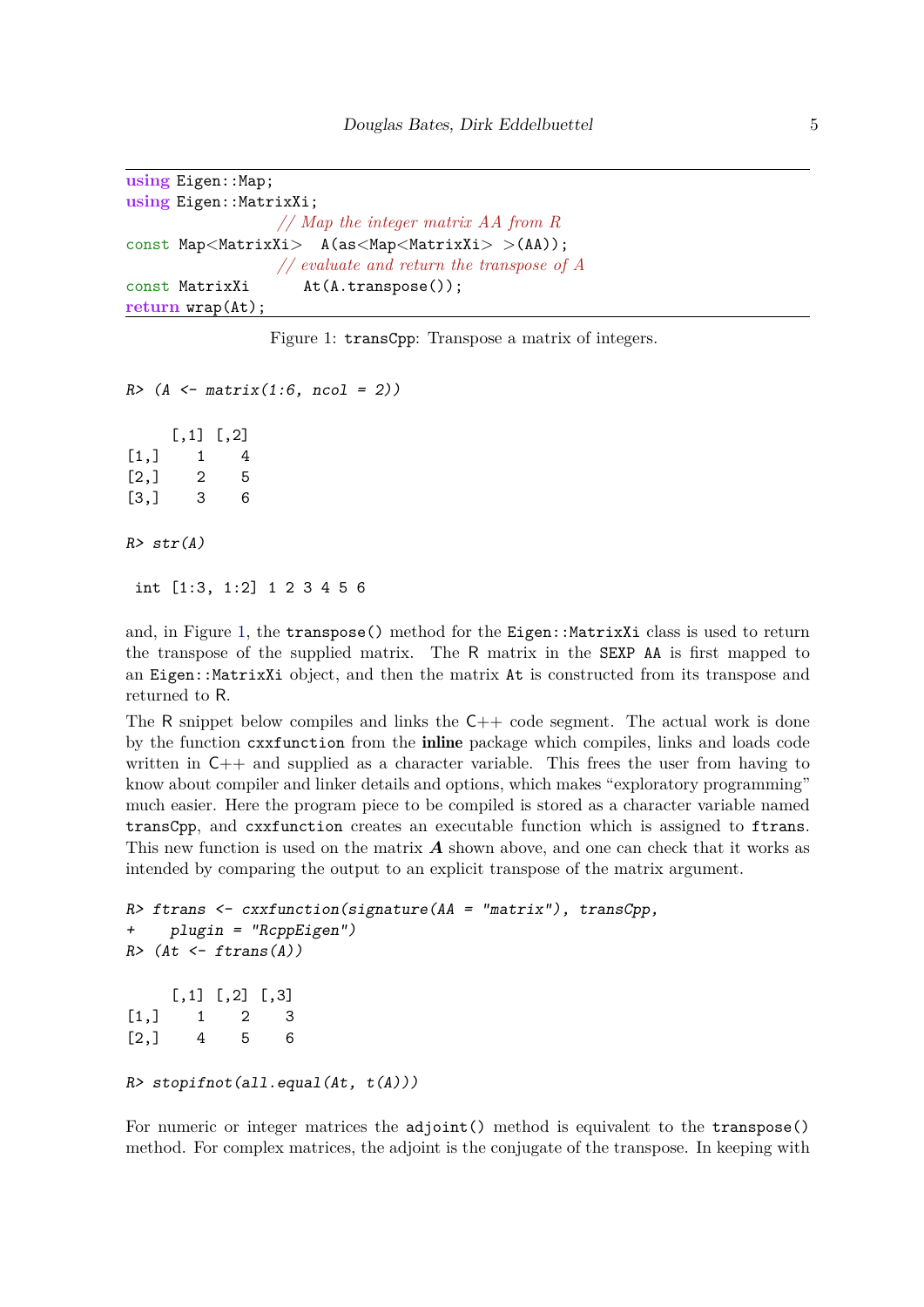```
typedef Eigen::Map<Eigen::MatrixXi> MapMati;
const MapMati B(as<MapMati>(BB));
const MapMati C(as<MapMati>(CC));
return List::create(Named("B \frac{9}{2} *\frac{9}{2} C") = B * C,
                    Named("crossprod(B, C)") = B.adjoint() * C);
```
<span id="page-5-0"></span>Figure 2: prodCpp: Product and cross-product of two matrices.

the conventions in the Eigen documentation the adjoint() method is used in what follows to create the transpose of numeric or integer matrices.

#### **3.2. Products and cross-products**

As mentioned in Section [2.2,](#page-2-1) the '\*' operator is overloaded as matrix multiplication for the various matrix and vector classes in **Eigen**. The  $C++$  code in Figure [2](#page-5-0) produces a list containing both the product and cross-product (in the sense of the R function call crossproduct(A, B) evaluating *A*⊤*B*) of its two arguments

```
R> fprod <- cxxfunction(signature(BB = "matrix", CC = "matrix"),
+ prodCpp, "RcppEigen")
R> B <- matrix(1:4, ncol = 2)
R> C <- matrix(6:1, nrow = 2)
R> str(fp <- fprod(B, C))
List of 2
 $ B %*% C : int [1:2, 1:3] 21 32 13 20 5 8
 $ crossprod(B, C): int [1:2, 1:3] 16 38 10 24 4 10
R> stopifnot(all.equal(fp[[1]], B \frac{1}{2}, all.equal(fp[[2]], crossprod(B, C)))
```
Note that the create class method for Rcpp::List implicitly applies Rcpp::wrap to its arguments.

#### **3.3. Crossproduct of a single matrix**

As shown in the last example, the R function crossprod calculates the product of the transpose of its first argument with its second argument. The single argument form, crossprod(X), evaluates  $X^{\top}X$ . One could, of course, calculate this product as

t(X) %\*% X

but  $c$ rossprod $(X)$  is roughly twice as fast because the result is known to be symmetric and only one triangle needs to be calculated. The function  $t$ crossprod evaluates crossprod $(t(X))$ without actually forming the transpose.

To express these calculations in Eigen, a SelfAdjointView—which is a dense matrix of which only one triangle is used, the other triangle being inferred from the symmetry—is created. (The characterization "self-adjoint" is equivalent to symmetric for non-complex matrices.)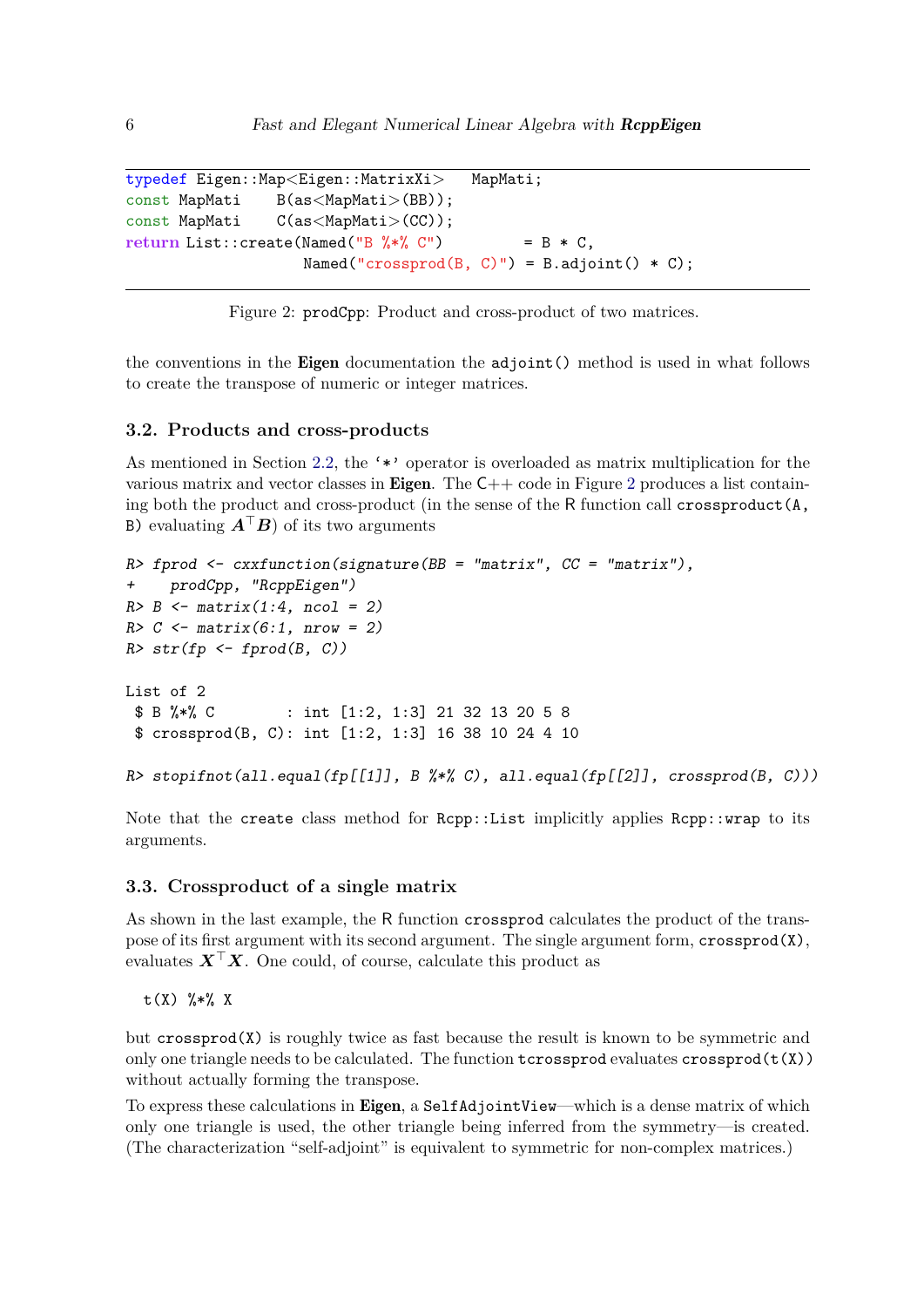```
using Eigen::Map;
using Eigen::MatrixXi;
using Eigen::Lower;
const Map<MatrixXi> A(as<Map<MatrixXi> >(AA));
const int m(A, rows()), n(A, cols());
MatrixXi AtA(MatrixXi(n, n).setZero().
                     selfadjointView<Lower>().rankUpdate(A.adjoint()));
MatrixXi AAt(MatrixXi(m, m).setZero().
                    selfadjointView<Lower>().rankUpdate(A));
return List::create(Named("crossprod(A)") = AtA,
                  Named("tcrossprod(A)") = AAt);
```
<span id="page-6-0"></span>Figure 3: crossprodCpp: Cross-product and transposed cross-product of a single matrix.

The Eigen class name is SelfAdjointView. The method for general matrices that produces such a view is called selfadjointView. Both require specification of either the Lower or Upper triangle.

For triangular matrices the class is TriangularView and the method is triangularView. The triangle can be specified as Lower, UnitLower, StrictlyLower, Upper, UnitUpper or StrictlyUpper.

For self-adjoint views the rankUpdate method adds a scalar multiple of *AA*<sup>⊤</sup> to the current symmetric matrix. The scalar multiple defaults to 1. The code in Figure [3](#page-6-0) produces both  $A^{\top}A$  and  $AA^{\top}$  from a matrix  $A$ .

```
R> fcprd <- cxxfunction(signature(AA = "matrix"), crossprodCpp, "RcppEigen")
R> str(crp <- fcprd(A))
List of 2
 $ crossprod(A) : int [1:2, 1:2] 14 32 32 77
 $ tcrossprod(A): int [1:3, 1:3] 17 22 27 22 29 36 27 36 45
R> stopifnot(all.equal(crp[[1]], crossprod(A)),
+ all.equal(crp[[2]], tcrossprod(A)))
```
To some, the expressions in Figure [3](#page-6-0) to construct AtA and AAt are compact and elegant. To others they are hopelessly confusing. If you find yourself in the latter group, you just need to read the expression left to right. So, for example, we construct AAt by creating a general integer matrix of size  $m \times m$  (where **A** is  $m \times n$ ), ensuring that all its elements are zero, regarding it as a self-adjoint (i.e., symmetric) matrix using the elements in the lower triangle, then adding  $AA^{\top}$  to it and converting back to a general matrix form (i.e., the strict lower triangle is copied into the strict upper triangle).

In more detail:

1. MatrixXi(n, n) creates an  $n \times n$  integer matrix with arbitrary contents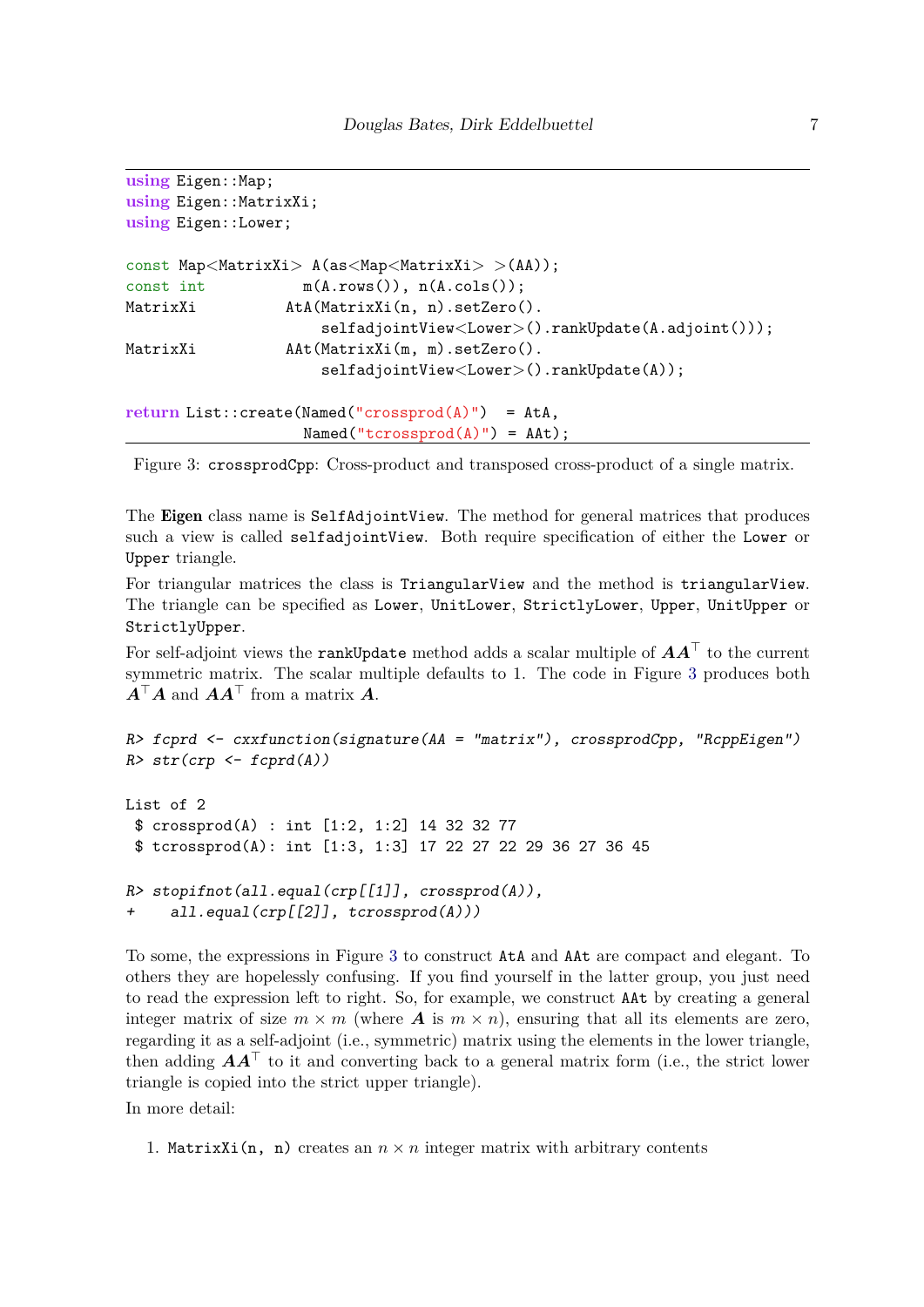```
using Eigen::LLT;
using Eigen::Lower;
using Eigen::Map;
using Eigen::MatrixXd;
using Eigen::MatrixXi;
using Eigen::Upper;
using Eigen::VectorXd;
typedef Map<MatrixXd> MapMatd;
typedef Map<MatrixXi> MapMati;
typedef Map<VectorXd> MapVecd;
inline MatrixXd AtA(const MapMatd& A) {
   int n(A.cols());
   return MatrixXd(n,n).setZero().selfadjointView<Lower>()
            .rankUpdate(A.adjoint());
}
```
<span id="page-7-0"></span>Figure 4: The contents of the character vector, incl, that will preface  $C++$  code segments that follow.

- 2. .setZero() zeros out the contents of the matrix
- 3. .selfAdjointView<Lower>() causes what follows to treat the matrix as a symmetric matrix in which only the lower triangle is used, the strict upper triangle being inferred by symmetry
- 4. .rankUpdate(A) forms the sum  $B + AA^{\top}$  where *B* is the symmetric matrix of zeros created in the previous steps.

The assignment of this symmetric matrix to the (general) MatrixXi object AAt causes the result to be symmetrized during the assignment.

For these products one could define the symmetric matrix from either the lower triangle or the upper triangle as the result will be symmetrized before it is returned.

To cut down on repetition of using statements we gather them in a character variable, incl, that will be given as the includes argument in the calls to cxxfunction. We also define a utility function, AtA, that returns the crossproduct matrix as shown in Figure [4](#page-7-0)

### **3.4. Cholesky decomposition of the crossprod**

The Cholesky decomposition of the positive-definite, symmetric matrix, *A*, can be written in several forms. Numerical analysts define the "LLt" form as the lower triangular matrix, *L*, such that  $A = LL^{\top}$  and the "LDLt" form as a unit lower triangular matrix *L* and a diagonal matrix *D* with positive diagonal elements such that  $A = LDL$ <sup>T</sup>. Statisticians often write the decomposition as  $A = R^{\top}R$  where *R* is an upper triangular matrix. Of course, this *R* is simply the transpose of  $L$  from the "LLt" form.

The templated Eigen classes for the LLt and LDLt forms are called LLT and LDLT and the corresponding methods are .llt() and .ldlt(). Because the Cholesky decomposition involves taking square roots, we pass a numeric matrix, *A*, not an integer matrix.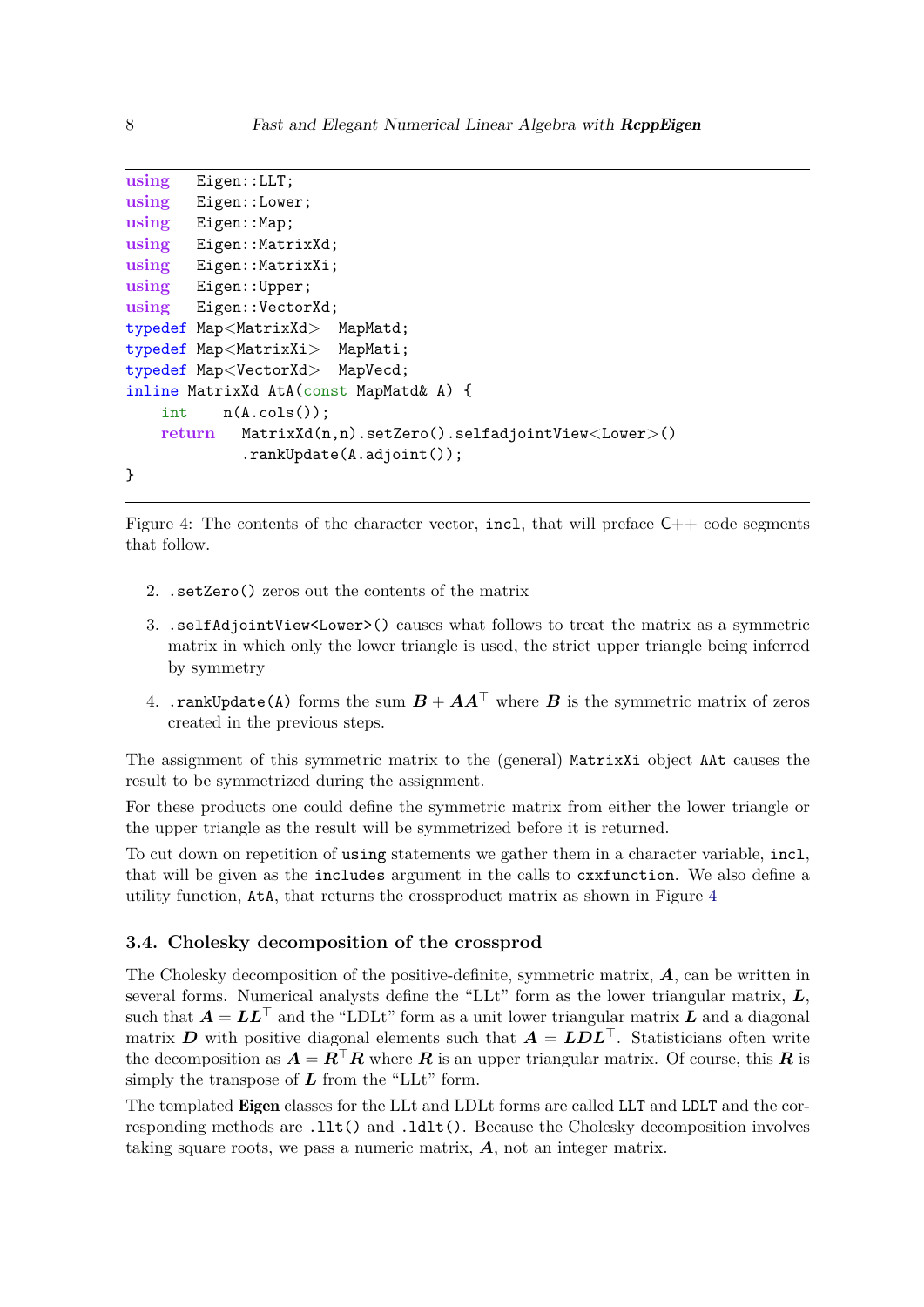```
const LLT<MatrixXd> llt(AtA(as<MapMatd>(AA)));
return List::create(Named("L") = MatrixXd(llt.matrixL()),
                   Named("R") = MatrixXd(llt.matrixU());
```

```
Figure 5: cholCpp: Cholesky decomposition of a cross-product.
```

```
R> storage.mode(A) <- "double"
R> fchol <- cxxfunction(signature(AA = "matrix"), cholCpp, "RcppEigen", incl)
R> (ll <- fchol(A))
$L
        [,1] [,2][1,] 3.74166 0.00000
[2,] 8.55236 1.96396
$R
        [,1] [,2][1,] 3.74166 8.55236
[2,] 0.00000 1.96396
R> stopifnot(all.equal(ll[[2]], chol(crossprod(A))))
```
### **3.5. Determinant of the cross-product matrix**

The "D-optimal" criterion for experimental design chooses the design that maximizes the determinant,  $|\mathbf{X}^T\mathbf{X}|$ , for the  $n \times p$  model matrix (or Jacobian matrix),  $\mathbf{X}$ . The determinant, |*L*|, of the *p* × *p* lower Cholesky factor *L*, defined so that  $LL^\top = X^\top X$ , is the product of its diagonal elements, as is the case for any triangular matrix. By the properties of determinants,

$$
|\boldsymbol X^\top\boldsymbol X|=|\boldsymbol L\boldsymbol L^\top|=|\boldsymbol L|\,|\boldsymbol L^\top|=|\boldsymbol L|^2
$$

Alternatively, if using the "LDLt" decomposition,  $LDL^{\top} = X^{\top}X$  where *L* is unit lower triangular and *D* is diagonal then  $|X^{\top}X|$  is the product of the diagonal elements of *D*. Because it is known that the diagonal elements of *D* must be non-negative, one often evaluates the logarithm of the determinant as the sum of the logarithms of the diagonal elements of *D*. Several options are shown in Figure [6.](#page-9-0)

```
R> fdet <- cxxfunction(signature(AA = "matrix"), cholDetCpp, "RcppEigen",
+ incl)
R> unlist(ll <- fdet(A))
     d1 d2 ld
54.00000 54.00000 3.98898
```
Note the use of the array() method in the calculation of the log-determinant. Because the log() method applies to arrays, not to vectors or matrices, an array must be created from Dvec before applying the log() method.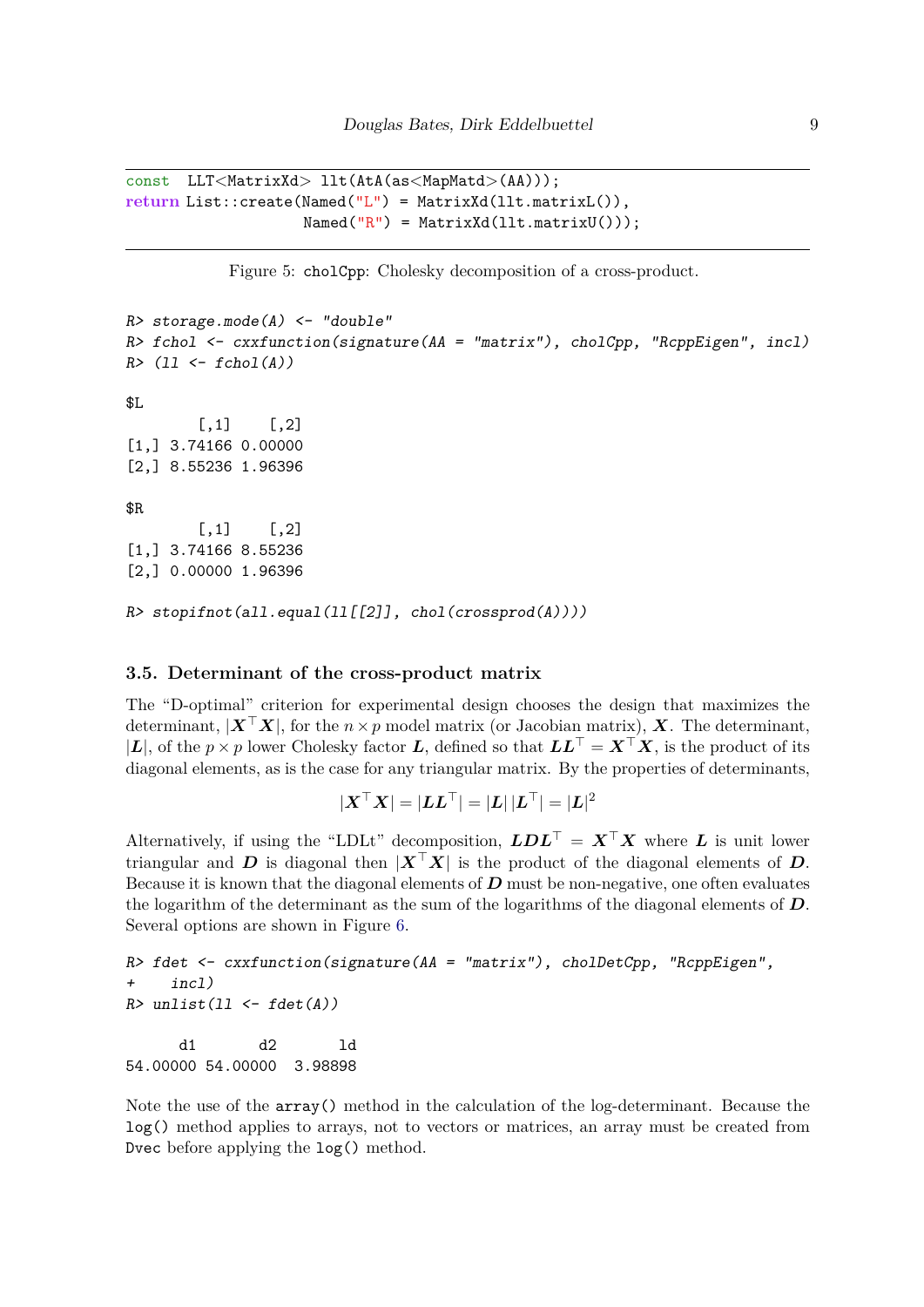```
const MatrixXd ata(AtA(as<MapMatd>(AA)));
const double detL(MatrixXd(ata.llt().matrixL()).diagonal().prod());
const VectorXd Dvec(ata.ldlt().vectorD());
return List::create(Named("d1") = detL * detL,
                   Named("d2") = Dvec.prod(),
                   Named("ld") = Dvec.array().log().sum());
```
<span id="page-9-0"></span>Figure 6: cholDetCpp: Determinant of a cross-product using the "LLt" and "LDLt" forms of the Cholesky decomposition.

# **4. Least squares solutions**

A common operation in statistical computing is calculating a least squares solution,  $\hat{\beta}$ , defined as

$$
\widehat{\boldsymbol{\beta}} = \operatornamewithlimits{argmin}_{\boldsymbol{\beta}} \| \boldsymbol{y} - \boldsymbol{X} \boldsymbol{\beta}\|^2
$$

where the model matrix,  $\mathbf{X}$ , is  $n \times p$  ( $n \geq p$ ) and  $\mathbf{y}$  is an *n*-dimensional response vector. There are several ways, based on matrix decompositions, to determine such a solution. Earlier, two forms of the Cholesky decomposition were discussed: "LLt" and "LDLt", which can both be used to solve for  $\beta$ . Other decompositions that can be used are the QR decomposition, with or without column pivoting, the singular value decomposition and the eigendecomposition of a symmetric matrix.

Determining a least squares solution is relatively straightforward. However, statistical computing often requires additional information, such as the standard errors of the coefficient estimates. Calculating these involves evaluating the diagonal elements of  $(X<sup>T</sup>X)^{-1}$  and the residual sum of squares,  $\|\boldsymbol{y} - \boldsymbol{X}\widehat{\boldsymbol{\beta}}\|^2$ .

### **4.1. Least squares using the "LLt" Cholesky**

Figure [7](#page-10-0) shows a calculation of the least squares coefficient estimates (betahat) and the standard errors (se) through an "LLt" Cholesky decomposition of the crossproduct of the model matrix, *X*. Next, the results from this calculation are compared to those from the lm.fit function in R (lm.fit is the workhorse function called by lm once the model matrix and response have been evaluated).

```
R> lltLS <- cxxfunction(signature(XX = "matrix", yy = "numeric"), lltLSCpp,
     + "RcppEigen", incl)
R> data("trees", package = "datasets")
R> str(lltFit <- with(trees, lltLS(cbind(1, log(Girth)), log(Volume))))
List of 7
 $ coefficients : num [1:2] -2.35 2.2
 $ fitted.values: num [1:31] 2.3 2.38 2.43 2.82 2.86 ...
 $ residuals : num [1:31] 0.0298 -0.0483 -0.1087 -0.0223 0.0727 ...
 $ s : num 0.115
 $ df.residual : int 29
```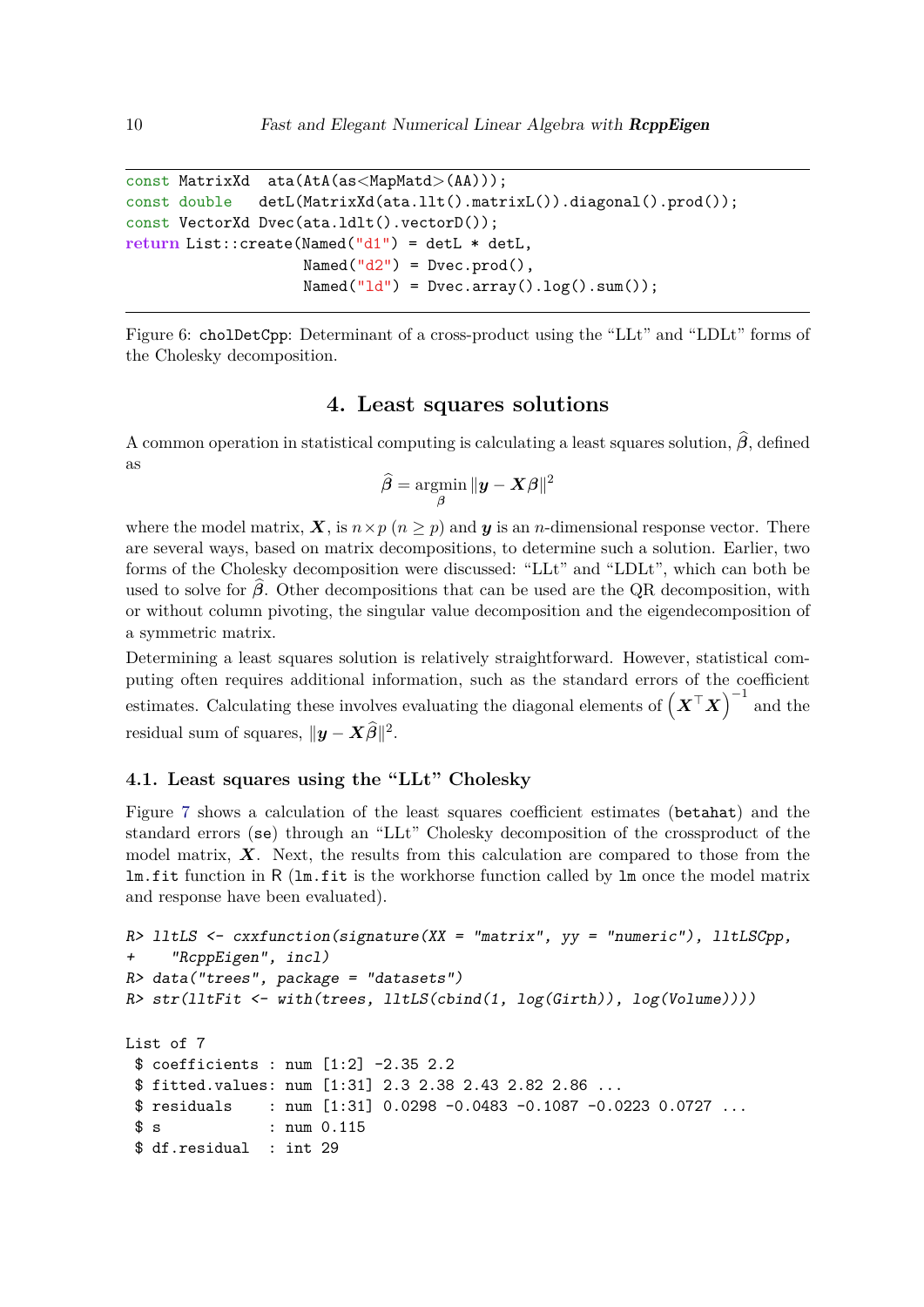```
const MapMatd X(as<MapMatd>(XX));
const MapVecd y(as<MapVecd>(yy));
const int n(X.\text{rows}(), p(X.\text{cols}());const LLT<MatrixXd> llt(AtA(X));
const VectorXd betahat(llt.solve(X.adjoint() * y));
const VectorXd fitted(X * betahat);
const VectorXd resid(y - fitted);
const int df(n - p);
const double s(resid.norm() / std::sqrt(double(df));const VectorXd se(s * llt.matrixL().solve(MatrixXd::Identity(p, p))
                     .colwise().norm());
return List::create(Named("coefficients") = betahat,
                     Named("fitted.values") = fitted,
                     Named("residuals") = resid,
                     Named("s") = s,
                     Named("df.residual") = df,
                     Named("rank") = p,
                     Named("Std. Error") = se);
```
<span id="page-10-0"></span>Figure 7: lltLSCpp: Least squares using the Cholesky decomposition.

```
$ rank : int 2$ Std. Error : num [1:2] 0.2307 0.0898
R> str(lmFit <- with(trees, lm.fit(cbind(1, log(Girth)), log(Volume))))
List of 8
 $ coefficients : Named num [1:2] -2.35 2.2..- attr(*, "names")= chr [1:2] "x1" "x2"<br>$ residuals : num [1:31] 0.0298 -0.0483
               : num [1:31] 0.0298 -0.0483 -0.1087 -0.0223 0.0727 ...$ effects : Named num [1:31] -18.2218 2.8152 -0.1029 -0.0223 0.0721 ...
  ..- attr(*, "names") = chr [1:31] "x1" "x2" " " " " ...$ rank : int 2
 $ fitted.values: num [1:31] 2.3 2.38 2.43 2.82 2.86 ...
 $ assign : NULL
 $ qr :List of 5
  ..$ qr : num [1:31, 1:2] -5.57 0.18 0.18 0.18 0.18 ...
  ..$ qraux: num [1:2] 1.18 1.26
  ..$ pivot: int [1:2] 1 2
  ..$ tol : num 1e-07
  ..$ rank : int 2
  \ldots - attr(*, "class")= chr "qr"
 $ df.residual : int 29
R> for(nm in c("coefficients", "residuals", "fitted.values", "rank"))
+ stopifnot(all.equal(lltFit[[nm]], unname(lmFit[[nm]])))
R> stopifnot(all.equal(lltFit[["Std. Error"]],
     + unname(coef(summary(lm(log(Volume) ~ log(Girth), trees)))[,2])))
```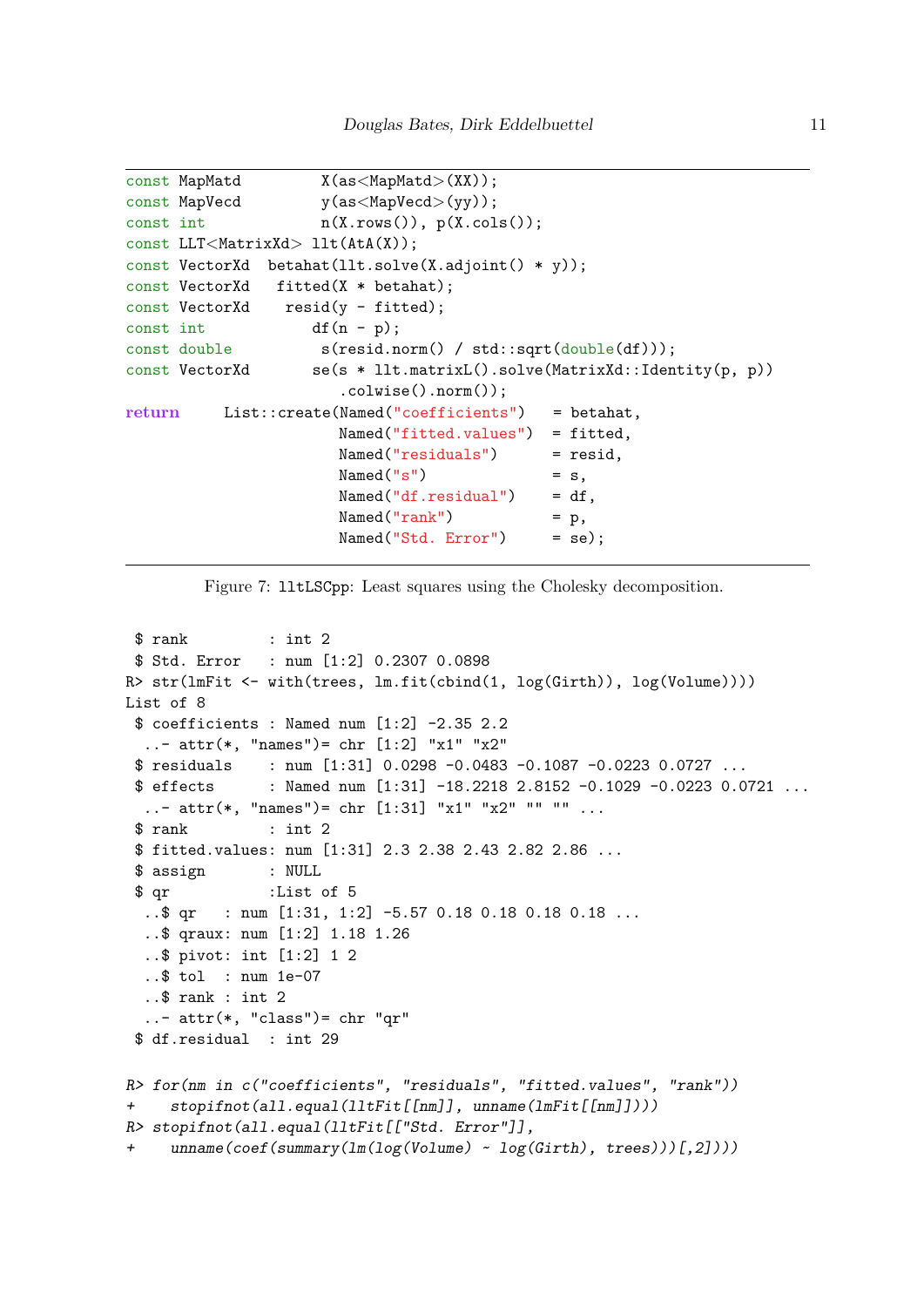```
using Eigen::HouseholderQR;
```

```
const HouseholderQR<MatrixXd> QR(X);
const VectorXd betahat(QR.solve(y));
const VectorXd fitted(X * betahat);
const int df(n - p);
const VectorXd se(QR.matrixQR().topRows(p).triangularView<Upper>()
                      .solve(MatrixXd::Identity(p,p)).rowwise().norm());
```
<span id="page-11-0"></span>Figure 8: QRLSCpp: Least squares using the unpivoted QR decomposition.

There are several aspects of the  $C++$  code in Figure [7](#page-10-0) worth mentioning. The solve method for the LLT object evaluates, in this case,  $(X^{\top}X)^{-1}X^{\top}y$  but without actually evaluating the inverse. The calculation of the residuals,  $y - \hat{y}$ , can be written, as in R, as y - fitted. (But note that Eigen classes do not have a "recycling rule" as in R. That is, the two vector operands must have the same length.) The norm() method evaluates the square root of the sum of squares of the elements of a vector. Although one does not explicitly evaluate  $(X<sup>⊤</sup>X)^{-1}$  one does evaluate  $L^{-1}$  to obtain the standard errors. Note also the use of the colwise() method in the evaluation of the standard errors. It applies a method to the columns of a matrix, returning a vector. The Eigen colwise() and rowwise() methods are similar in effect to the apply function in R.

In the descriptions of other methods for solving least squares problems, much of the code parallels that shown in Figure [7.](#page-10-0) The redundant parts are omitted, and only the evaluation of the coefficients, the rank and the standard errors is shown. Actually, the standard errors are calculated only up to the scalar multiple of *s*, the residual standard error, in these code fragments. The calculation of the residuals and *s* and the scaling of the coefficient standard errors is the same for all methods. (See the files  $f$  astLm.h and  $f$  astLm.cpp in the RcppEigen source package for details.)

### **4.2. Least squares using the unpivoted QR decomposition**

A QR decomposition has the form

$$
\boldsymbol{X} = \boldsymbol{Q} \boldsymbol{R} = \boldsymbol{Q}_1 \boldsymbol{R}_1
$$

where *Q* is an *n* × *n* orthogonal matrix, which means that  $Q^{\top}Q = QQ^{\top} = I_n$ , and the *n* × *p* matrix *R* is zero below the main diagonal. The  $n \times p$  matrix  $Q_1$  is the first p columns of *Q* and the  $p \times p$  upper triangular matrix  $R_1$  is the top *p* rows of *R*. There are three Eigen classes for the QR decomposition: HouseholderQR provides the basic QR decomposition using Householder transformations, ColPivHouseholderQR incorporates column pivots and FullPivHouseholderQR incorporates both row and column pivots.

Figure [8](#page-11-0) shows a least squares solution using the unpivoted QR decomposition. The calculations in Figure [8](#page-11-0) are quite similar to those in Figure [7.](#page-10-0) In fact, if one had extracted the upper triangular factor (the matrixU() method) from the LLT object in Figure [7,](#page-10-0) the rest of the code would be nearly identical.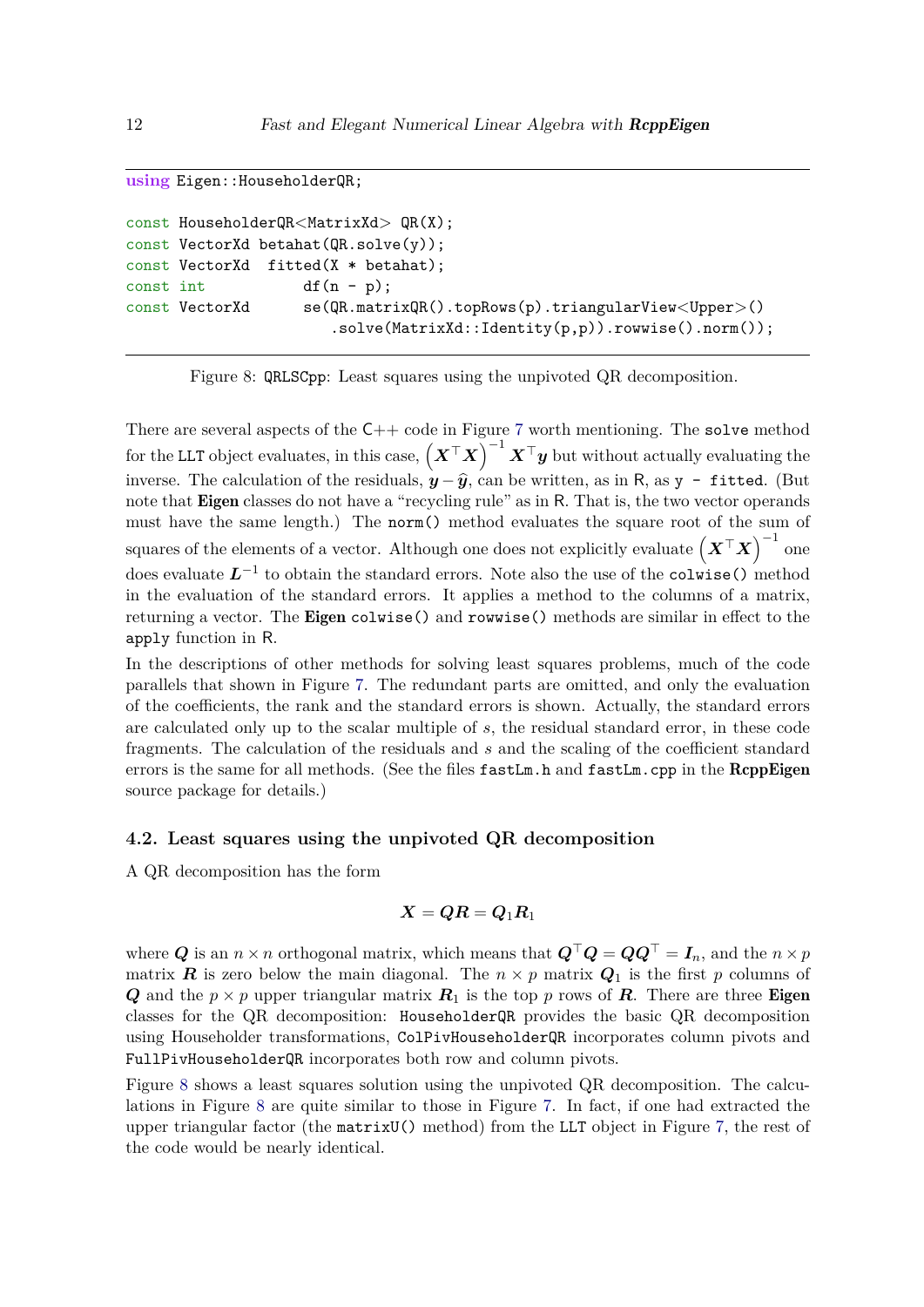#### **4.3. Handling the rank-deficient case**

One important consideration when determining least squares solutions is whether  $rank(X)$ is p, a situation described by saying that  $\boldsymbol{X}$  has "full column rank". When  $\boldsymbol{X}$  does not have full column rank it is said to be "rank deficient".

Although the theoretical rank of a matrix is well-defined, its evaluation in practice is not. At best one can compute an effective rank according to some tolerance. Decompositions that allow to estimation of the rank of the matrix in this way are said to be "rank-revealing".

Because the model.matrix function in R does a considerable amount of symbolic analysis behind the scenes, one usually ends up with full-rank model matrices. The common cases of rank-deficiency, such as incorporating both a constant term and a full set of indicators columns for the levels of a factor, are eliminated. Other, more subtle, situations will not be detected at this stage, however. A simple example occurs when there is a "missing cell" in a two-way layout and the interaction of the two factors is included in the model.

```
R> dd <- data.frame(f1 = gl(4, 6, labels = LETTERS[1:4]),
+ f2 = gl(3, 2, labels = letters[1:3]))[-(7:8), ]
R> xtabs(~ f2 + f1, dd)
   f1
f2 A B C D
 a 2 0 2 2
 b 2 2 2 2
 c 2 2 2 2
R> mm <- model.matrix(~ f1 * f2, dd)
R> kappa(mm)
[1] 4.30923e+16
```
This yields a large condition number, indicating rank deficiency. Alternatively, the reciprocal condition number can be evaluated.

```
R> rcond(mm)
[1] 2.3206e-17
R (c(rank = qr(mm)$rank, p = ncol(mm)))
rank p
 11 12
R> set.seed(1)
R> dd$y <- mm %*% seq_len(ncol(mm)) + rnorm(nrow(mm), sd = 0.1)
R> fm1 <- lm(y ~ f1 * f2, dd)
R> writeLines(capture.output(print(summary(fm1),
     + signif.stars = FALSE))[9:22])
```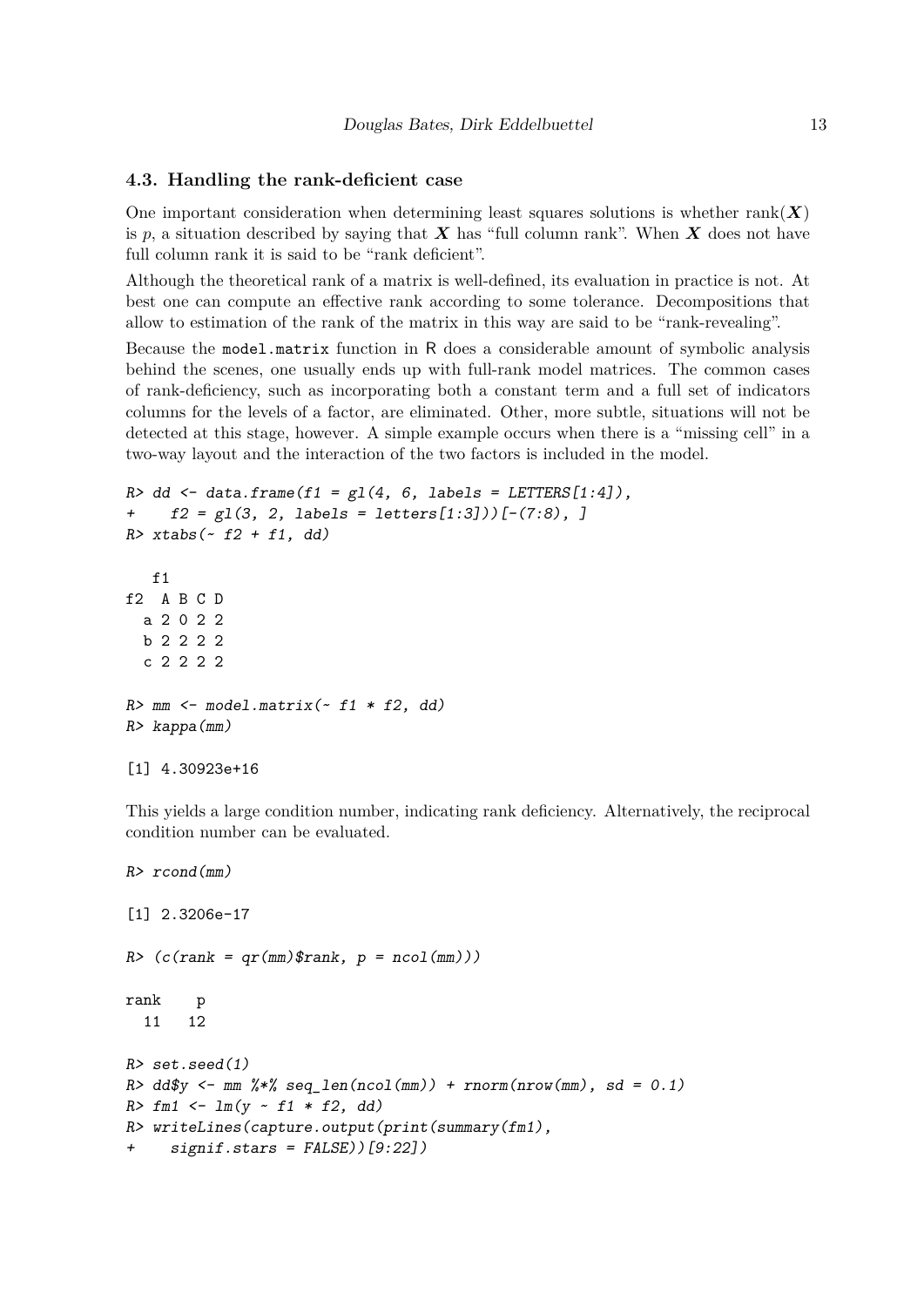|             |           |                                                  |       | Coefficients: (1 not defined because of singularities) |
|-------------|-----------|--------------------------------------------------|-------|--------------------------------------------------------|
|             |           | Estimate Std. Error t value $Pr(>\vert t \vert)$ |       |                                                        |
| (Intercept) | 0.9779    | 0.0582                                           | 16.8  | $3.4e-09$                                              |
| f1B         | 12.0381   | 0.0823                                           |       | $146.3 \leq 2e-16$                                     |
| f1C         | 3.1172    | 0.0823                                           |       | 37.9 5.2e-13                                           |
| f1D         | 4.0685    | 0.0823                                           |       | $49.5$ $2.8e-14$                                       |
| f2b         | 5.0601    | 0.0823                                           |       | $61.5$ $2.6e-15$                                       |
| f2c         | 5.9976    | 0.0823                                           | 72.9  | 4.0e-16                                                |
| f1B:f2b     | $-3.0148$ | 0.1163                                           |       | $-25.9$ 3.3e-11                                        |
| f1C: f2b    | 7.7030    | 0.1163                                           |       | 66.2 1.2e-15                                           |
| f1D:f2b     | 8.9643    | 0.1163                                           |       | $77.1 \leq 2e-16$                                      |
| f1B:f2c     | NA        | NA                                               | NA    | NA                                                     |
| f1C:f2c     | 10.9613   | 0.1163                                           | 94.2  | $& 2e-16$                                              |
| f1D:f2c     | 12.0411   | 0.1163                                           | 103.5 | < 2e-16                                                |
|             |           |                                                  |       |                                                        |

The lm function for fitting linear models in R uses a rank-revealing form of the QR decomposition. When the model matrix is determined to be rank deficient, according to the threshold used in R's  $\alpha$  function, the model matrix is reduced to rank  $(X)$  columns by pivoting selected columns (those that are apparently linearly dependent on columns to their left) to the right hand side of the matrix. A solution for this reduced model matrix is determined and the coefficients and standard errors for the redundant columns are flagged as missing.

An alternative approach is to evaluate the "pseudo-inverse" of *X* from the singular value decomposition (SVD) of *X* or the eigendecomposition of *X*⊤*X*. The SVD is of the form

$$
\boldsymbol{X} = \boldsymbol{U}\boldsymbol{D}\boldsymbol{V}^\top = \boldsymbol{U}_1\boldsymbol{D}_1\boldsymbol{V}^\top
$$

where *U* is an orthogonal  $n \times n$  matrix and  $U_1$  is its leftmost *p* columns, *D* is  $n \times p$  and zero off the main diagonal so that  $D_1$  is a  $p \times p$  diagonal matrix with non-increasing, non-negative diagonal elements, and *V* is a  $p \times p$  orthogonal matrix. The pseudo-inverse of  $D_1$ , written  $D_1^+$  is a  $p \times p$  diagonal matrix whose first  $r = \text{rank}(\boldsymbol{X})$  diagonal elements are the inverses of the corresponding diagonal elements of  $D_1$  and whose last  $p - r$  diagonal elements are zero. The tolerance for determining if an element of the diagonal of  $D_1$  is considered to be (effectively) zero is a multiple of the largest singular value (i.e., the  $(1, 1)$  element of  $\boldsymbol{D}$ ). The pseudo-inverse,  $X^+$ , of X is defined as

$$
\boldsymbol{X}^+ = \boldsymbol{V}\boldsymbol{D}_1^+\boldsymbol{U}_1^\top.
$$

In Figure [9](#page-14-0) a utility function, Dplus, is defined to return the diagonal of the pseudo-inverse,  $D_1^+$ , as an array, given the singular values (the diagonal of  $D_1$ ) as an array. Calculation of the maximum element of *d* (the method is called .maxCoeff()) and the use of a threshold() function provides greater generality for the function. It can be used on the eigenvalues of *X*⊤*X*, as shown in Section [4.5,](#page-15-0) even though these are returned in increasing order, as opposed to the decreasing order of the singular values.

### **4.4. Least squares using the SVD**

With these definitions the code for least squares using the singular value decomposition can be written as in Figure [10.](#page-14-1) Even in the rank-deficient case this code will produce a complete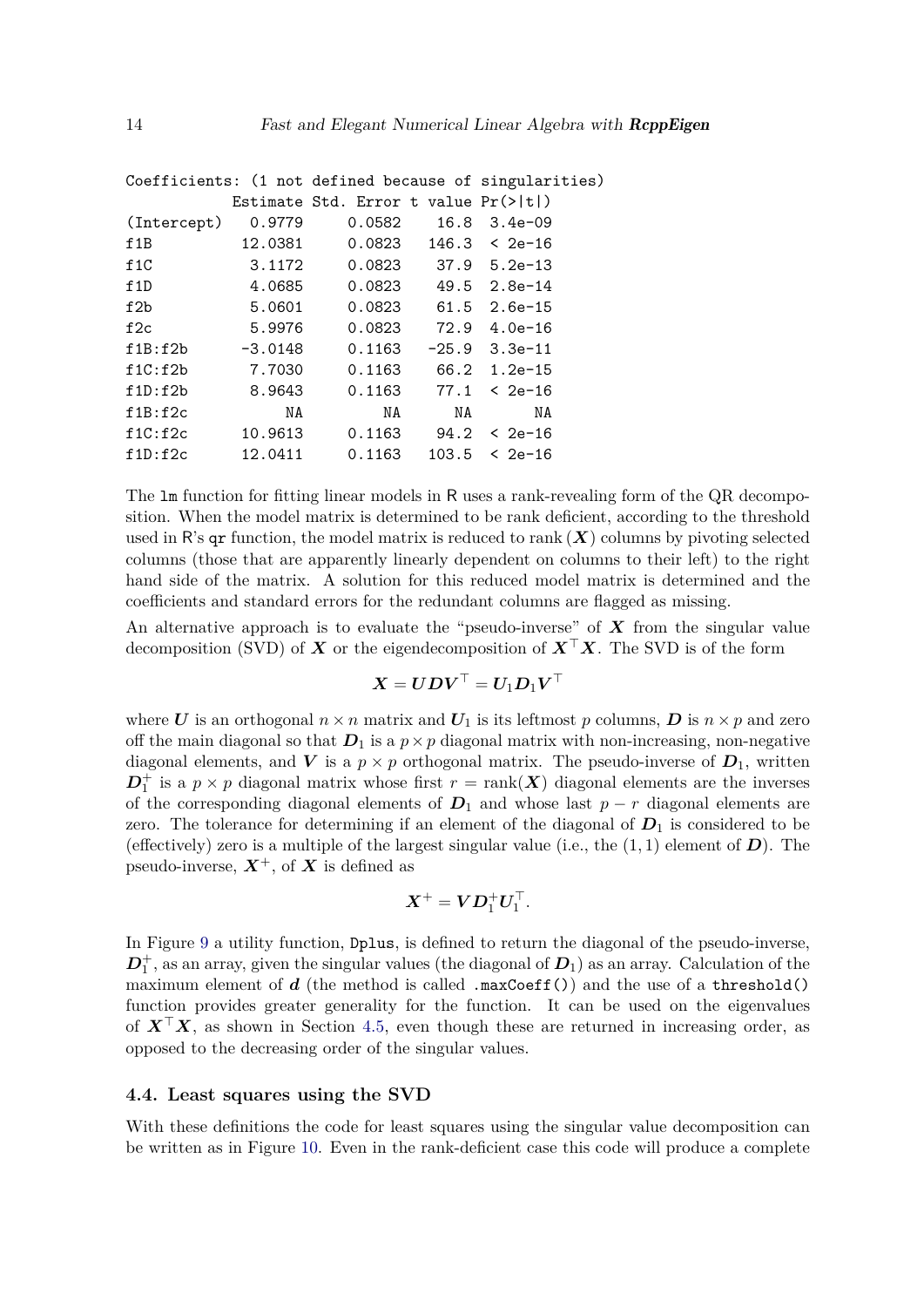```
inline ArrayXd Dplus(const ArrayXd& d) {
   ArrayXd di(d.size());
   double comp(d.maxCoeff() * threshold());
   for (int j = 0; j < d.size(); ++j) di[j] = (d[j] < comp) ? 0. : 1./d[j];
   return di;
}
```
<span id="page-14-0"></span>Figure 9: DplusCpp: Create the diagonal  $d^+$  of the pseudo-inverse,  $D_1^+$ , from the array of singular values, *d*.

set of coefficients and their standard errors. The user must be careful to check if the computed rank is less than  $p$ , the number of columns in  $X$ , in which case the estimated coefficients are just one of an infinite number of coefficient vectors that produce the same fitted values. It happens that the solution from this pseudo-inverse is the minimum norm solution (in the sense that  $\|\beta\|^2$  is minimized among those  $\beta$  that minimize  $\|\mathbf{y} - \mathbf{X}\beta\|^2$ .

The standard errors of the coefficient estimates in the rank-deficient case must be interpreted carefully. The solution with one or more missing coefficients, as returned by the lm.fit function in R and by the column-pivoted QR decomposition described in Section [4.6,](#page-15-1) does not provide standard errors for the missing coefficients. That is, both the coefficient and its standard error are returned as NA because the least squares solution is performed on a reduced model matrix. It is also true that the solution returned by the SVD method is with respect to a reduced model matrix but the *p* coefficient estimates and their *p* standard errors don't show this. They are, in fact, linear combinations of a set of *r* coefficient estimates and their standard errors.

```
const Eigen::JacobiSVD<MatrixXd>
          UDV(X.jacobiSvd(Eigen::ComputeThinU|Eigen::ComputeThinV));
const ArrayXd Dp(Dplus(UDV.singularValues()));
const int r((Dp > 0).count());
const MatrixXd VDp(UDV.matrixV() * Dp.matrix().asDiagonal());
const VectorXd betahat(VDp * UDV.matrixU().adjoint() * y);
const VectorXd se(s * VDp.rowwise().norm());
```
<span id="page-14-1"></span>Figure 10: SVDLSCpp: Least squares using the SVD.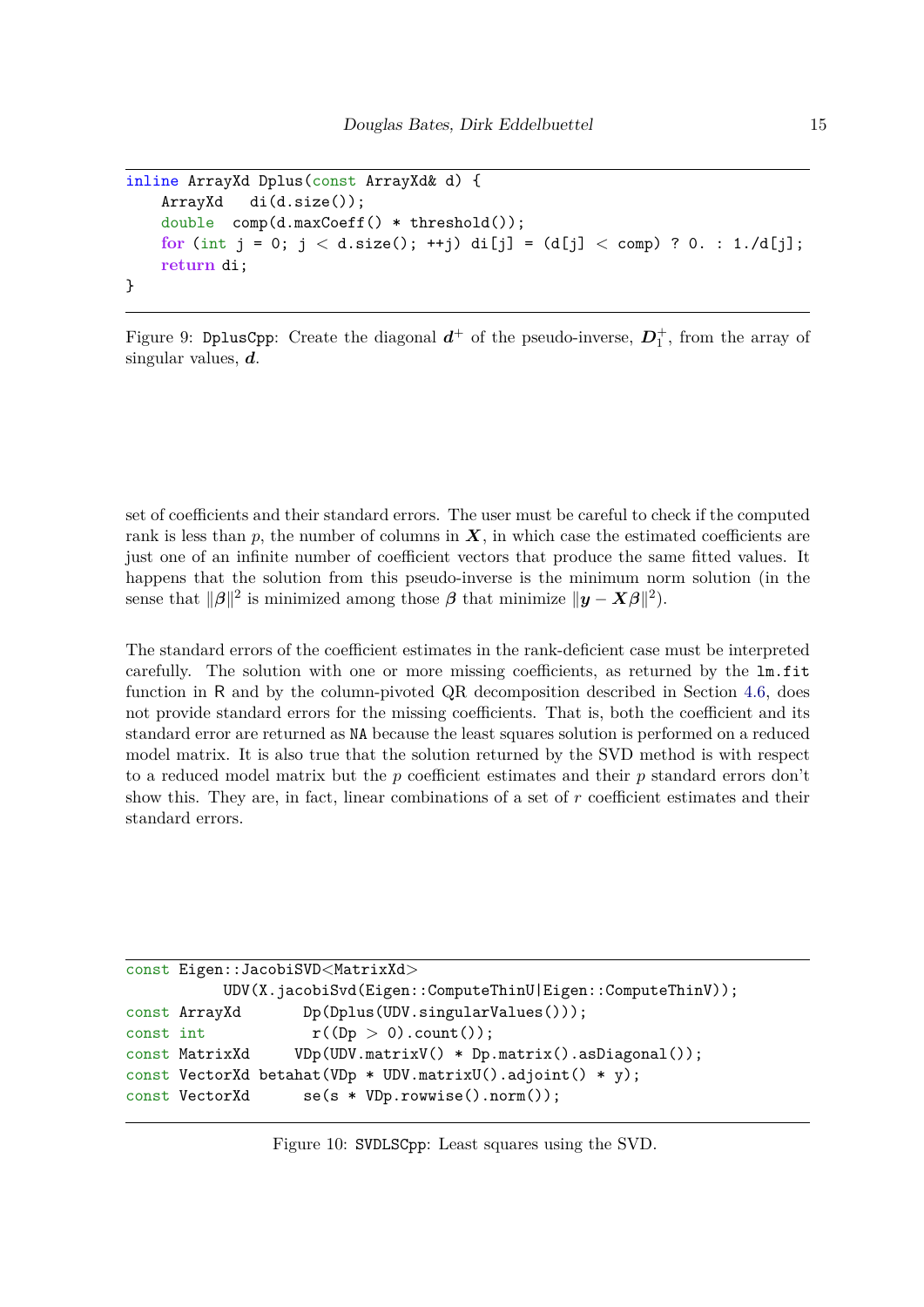```
const Eigen::SelfAdjointEigenSolver<MatrixXd> VLV(AtA(X));
const ArrayXd Dp(Dplus(eig.eigenvalues()).sqrt());
const int r((Dp > 0).count());
const MatrixXd VDp(VLV.eigenvectors() * Dp.matrix().asDiagonal());
const VectorXd betahat(VDp * VDp.adjoint() * X.adjoint() * y);
const VectorXd se(s * VDp.rowwise().norm());
```
<span id="page-15-2"></span>Figure 11: SymmEigLSCpp: Least squares using the eigendecomposition.

### <span id="page-15-0"></span>**4.5. Least squares using the eigendecomposition**

The eigendecomposition of *X*⊤*X* is defined as

$$
\boldsymbol X^\top\boldsymbol X=\boldsymbol V\boldsymbol\Lambda\boldsymbol V^\top
$$

where *V*, the matrix of eigenvectors, is a  $p \times p$  orthogonal matrix and  $\Lambda$  is a  $p \times p$  diagonal matrix with non-decreasing, non-negative diagonal elements, called the eigenvalues of *X*⊤*X*. When the eigenvalues are distinct, this  $V$  is the same (up to reordering of the columns) as that in the SVD and the eigenvalues of  $X^{\top}X$  are the (reordered) squares of the singular values of *X*.

With these definitions one can adapt much of the code from the SVD method for the eigendecomposition, as shown in Figure [11.](#page-15-2)

### <span id="page-15-1"></span>**4.6. Least squares using the column-pivoted QR decomposition**

The column-pivoted QR decomposition provides results similar to those from R in both the full-rank and the rank-deficient cases. The decomposition is of the form

$$
\boldsymbol{XP}=\boldsymbol{Q}\boldsymbol{R}=\boldsymbol{Q}_1\boldsymbol{R}_1
$$

where, as before, *Q* is  $n \times n$  and orthogonal and *R* is  $n \times p$  and upper triangular. The  $p \times p$ matrix  $P$  is a permutation matrix. That is, its columns are a permutation of the columns of  $I_p$ . It serves to reorder the columns of *X* so that the diagonal elements of *R* are non-increasing in magnitude.

An instance of the class Eigen::ColPivHouseholderQR has a rank() method returning the computational rank of the matrix. When  $X$  is of full rank one can use essentially the same code as in the unpivoted decomposition except that one must reorder the standard errors. When **X** is rank-deficient, the coefficients and standard errors are evaluated for the leading *r* columns of *XP* only.

In the rank-deficient case the straightforward calculation of the fitted values, as  $X\hat{\beta}$ , cannot be used because some of the estimated coefficients,  $\hat{\beta}$ , are NA so the product will be a vector of NA's. One could do some complicated rearrangement of the columns of X and the coefficient estimates but it is conceptually (and computationally) easier to employ the relationship

$$
\widehat{y} = Q_1 Q_1^\top y = Q \begin{bmatrix} I_r & 0 \\ 0 & 0 \end{bmatrix} Q^\top y
$$

The vector  $Q^{\top}y$  is called the "effects" vector in R.

Just to check that the code in Figure [12](#page-16-0) does indeed provide the desired answer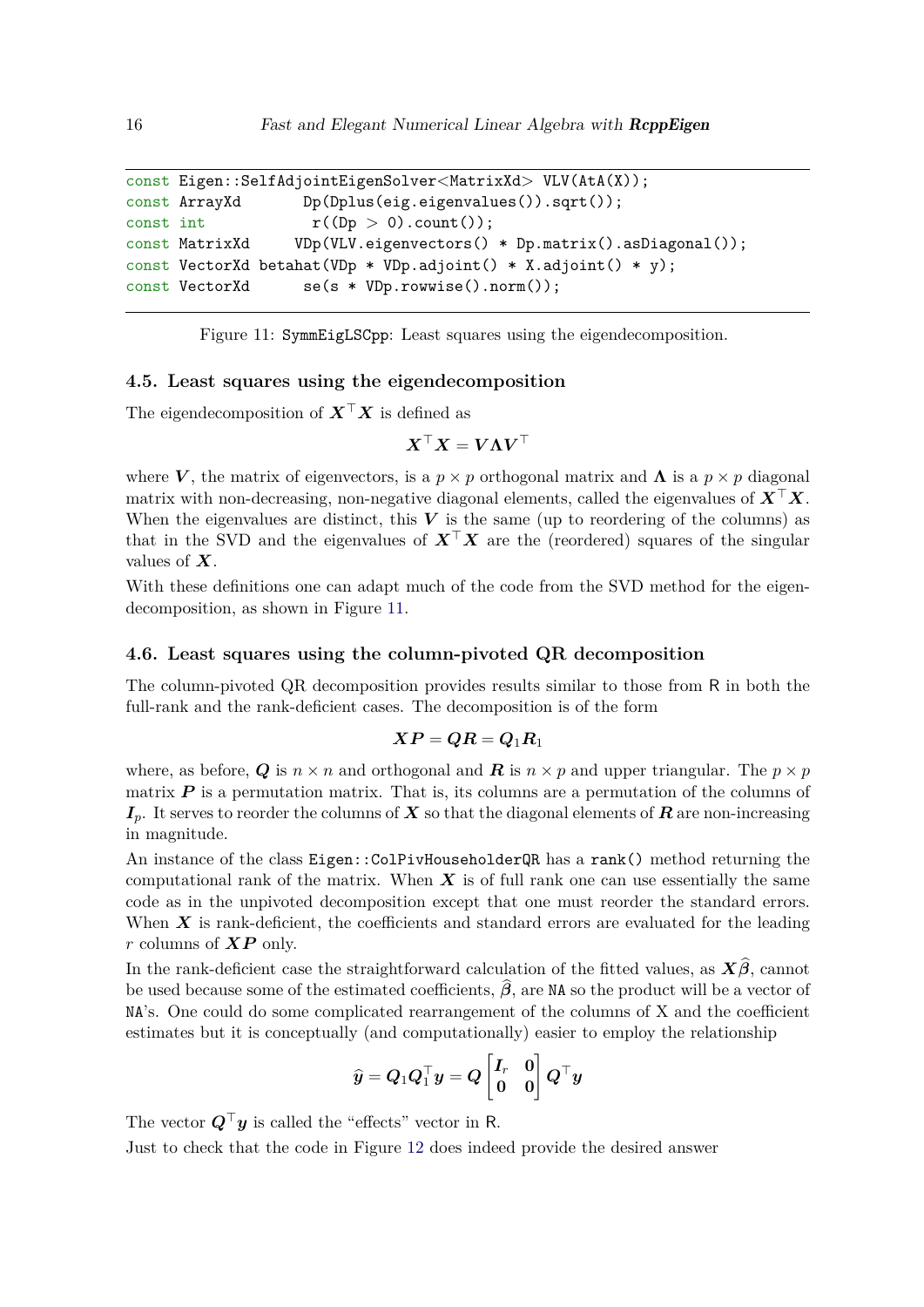```
typedef Eigen::ColPivHouseholderQR<MatrixXd> CPivQR;
typedef CPivQR::PermutationType Permutation;
const CPivQR PQR(X);
const Permutation Pmat(PQR.colsPermutation());
const int r(PQR.random));
VectorXd betahat, fitted, se;
if (r == X.cols()) { // full rank case
   beta = PQR.solve(y);fitted = X * \text{beta};
   se = Pmat * PQR.matrixQR().topRows(p).triangularView<Upper>()
                    .solve(MatrixXd::Identity(p, p)).rowwise().norm();
} else {
   MatrixXd Rinv(PQR.matrixQR().topLeftCorner(r, r)
        .triangularView<Upper>().solve(MatrixXd::Identity(r, r)));
   VectorXd effects(PQR.householderQ().adjoint() * y);
   betahat.fill(::NA_REAL);
   betahat.head(r) = Rinv * effects.head(r);
   beta = Pmat * betahat;
   se.fill(::NA_REAL);
   se.head(r) = Rinv.rowwise().norm();
   se = Pmat * se;
                    // create fitted values from effects
   effects.tail(X.rows() - r).setZero();
   fitted = PQR.householderQ() * effects;}
```

```
Figure 12: ColPivQRLSCpp: Least squares using the pivoted QR decomposition.
```

```
R> print(summary(fmPQR <- fastLm(y ~ f1 * f2, dd)), signif.st = FALSE)
Call:
fastLm.formula(formula = y \sim f1 * f2, data = dd)
           Estimate Std. Error t value Pr(>|t|)
(Intercept) 0.977859 0.058165 16.812 3.413e-09
f1B 12.038068 0.082258 146.346 < 2.2e-16
f1C 3.117222 0.082258 37.896 5.221e-13
f1D 4.068523 0.082258 49.461 2.833e-14
f2b 5.060123 0.082258 61.516 2.593e-15
f2c 5.997592 0.082258 72.912 4.015e-16
f1B:f2b -3.014763 0.116330 -25.916 3.266e-11
f1C:f2b 7.702999 0.116330 66.217 1.156e-15
f1D:f2b 8.964251 0.116330 77.059 < 2.2e-16
f1B:f2c NA NA NA NA
f1C:f2c 10.961326 0.116330 94.226 < 2.2e-16
```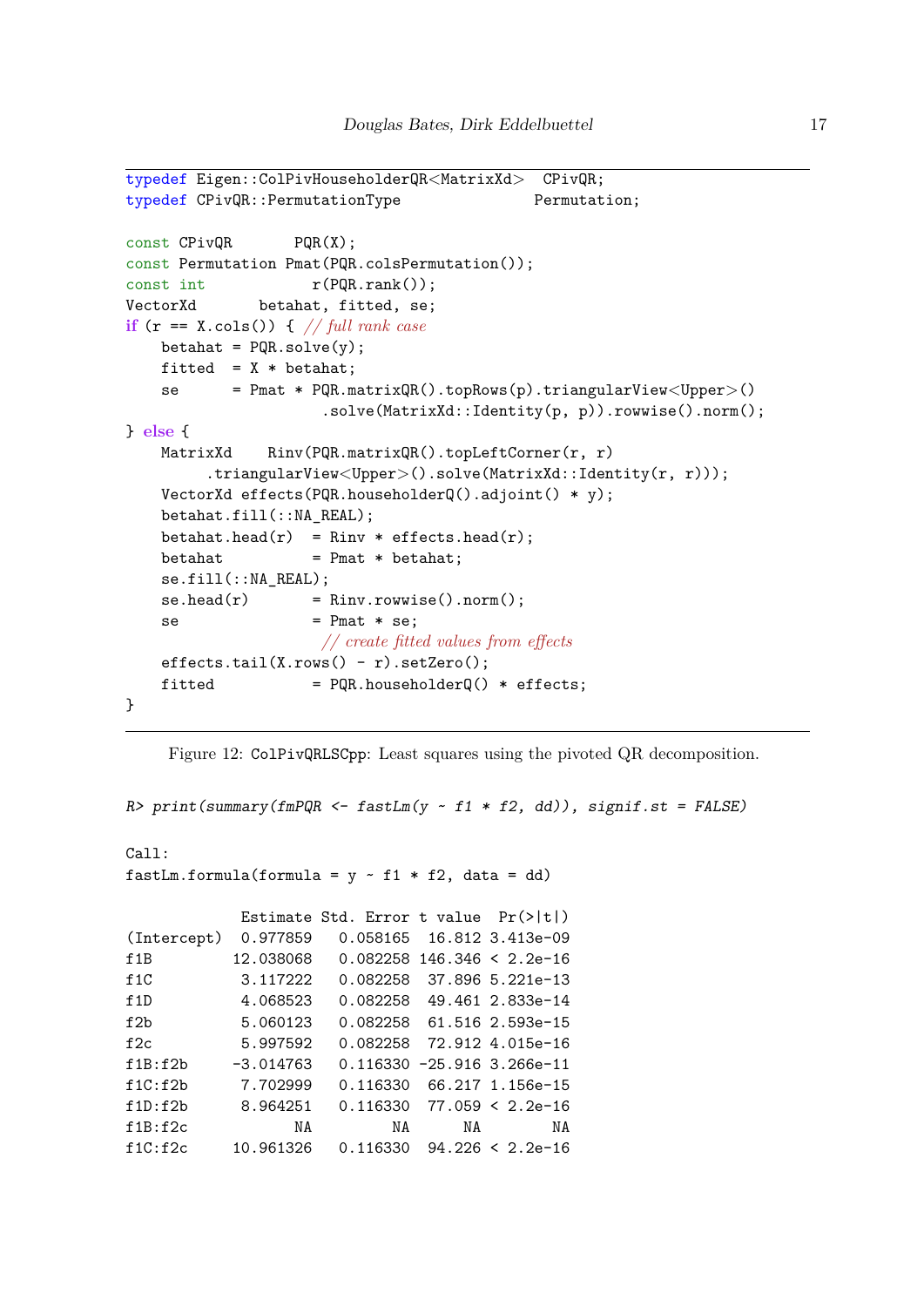f1D:f2c 12.041081 0.116330 103.508 < 2.2e-16

Residual standard error: 0.2868 on 11 degrees of freedom Multiple R-squared: 0.9999, Adjusted R-squared: 0.9999

*R> all.equal(coef(fm1), coef(fmPQR))*

[1] TRUE

```
R> all.equal(unname(fitted(fm1)), fitted(fmPQR))
```
[1] TRUE

```
R> all.equal(unname(residuals(fm1)), residuals(fmPQR))
```
[1] TRUE

The rank-revealing SVD method produces the same fitted values but not the same coefficients.

```
R> print(summary(fmSVD <- fastLm(y ~ f1 * f2, dd, method = 4)),
+ signif.st = FALSE)
Call:
fastLm.formula(formula = y - f1 * f2, data = dd, method = 4)
           Estimate Std. Error t value Pr(>|t|)
(Intercept) 0.977859 0.058165 16.812 3.413e-09
f1B 7.020458 0.038777 181.049 < 2.2e-16
f1C 3.117222 0.082258 37.896 5.221e-13
f1D 4.068523 0.082258 49.461 2.833e-14
f2b 5.060123 0.082258 61.516 2.593e-15
f2c 5.997592 0.082258 72.912 4.015e-16
f1B:f2b 2.002847 0.061311 32.667 2.638e-12
f1C:f2b 7.702999 0.116330 66.217 1.156e-15
f1D:f2b 8.964251 0.116330 77.059 < 2.2e-16
f1B:f2c 5.017610 0.061311 81.838 < 2.2e-16
f1C:f2c 10.961326 0.116330 94.226 < 2.2e-16
f1D:f2c 12.041081 0.116330 103.508 < 2.2e-16
Residual standard error: 0.2868 on 11 degrees of freedom
Multiple R-squared: 0.9999, Adjusted R-squared: 0.9999
R> all.equal(coef(fm1), coef(fmSVD))
[1] "'is.NA' value mismatch: 0 in current 1 in target"
R> all.equal(unname(fitted(fm1)), fitted(fmSVD))
```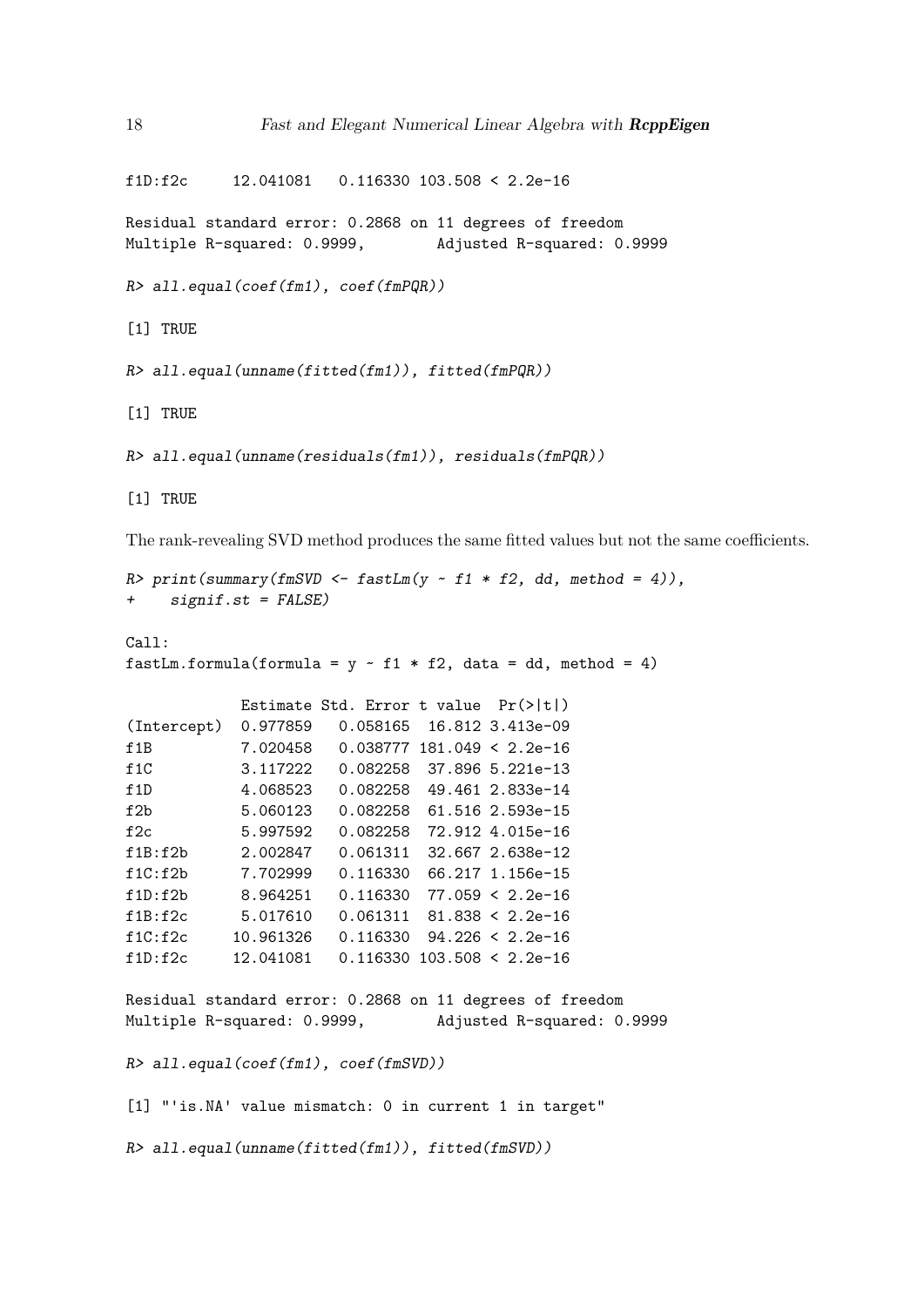[1] TRUE

*R> all.equal(unname(residuals(fm1)), residuals(fmSVD))*

[1] TRUE

The coefficients from the symmetric eigendecomposition method are the same as those from the SVD, hence the fitted values and residuals must be the same for these two methods.

```
R> summary(fmVLV <- fastLm(y ~ f1 * f2, dd, method = 5))
R> all.equal(coef(fmSVD), coef(fmVLV))
```
[1] TRUE

### **4.7. Comparative speed**

In the RcppEigen package the R function to fit linear models using the methods described above is called fastLm. It follows an earlier example in the Rcpp package which was carried over to both **ReppArmadillo** and **ReppGSL**. The natural question to ask is, "Is it indeed fast to use these methods based on Eigen?". To this end, the package provides benchmarking code for these methods, R's lm.fit function and the fastLm implementations in the ReppArmadillo [\(Eddelbuettel](#page-22-11) *et al.* [2021\)](#page-22-11) and RcppGSL [\(Eddelbuettel and François 2021\)](#page-22-12) packages, if they are installed. The benchmark code, which uses the rbenchmark [\(Kusnierczyk 2012\)](#page-22-13) package, is in a file named  $lmBenchmark.R$  in the examples subdirectory of the installed  $RcppEigen$ package.

It can be run as

```
R> source(system.file("examples", "lmBenchmark.R", package = "RcppEigen"))
```
Results will vary according to the speed of the processor and the implementation of the BLAS (Basic Linear Algebra Subroutines) used. (Eigen methods do not use the BLAS but the other methods do.) The **Eigen**3 template library does not use multi-threaded code for these operations but does use the graphics pipeline instructions (SSE and SSE2, in this case) in some calculations.

Results obtained on a desktop computer, circa 2010, are shown in Table [2.](#page-19-0) The processor used for these timings is a 4-core processor but almost all the methods are single-threaded and not affected by the number of cores. Only the arma, lm.fit, GESDD and GSL methods benefit from the multi-threaded BLAS implementation provided by OpenBLAS, and the relative speed increase is modest for this problem size and number of cores (at 7.76 seconds relative to 10.29 seconds for arma, 13.74 seconds relative to 16.91 seconds for lm.fit, and 176.95 seconds relative to 193.29 seconds for the GSL). Parallel computing approaches will always have to trade-off increased communication and overhead costs against the potential gains from running multiple execution threads.

These results indicate that methods based on forming and decomposing *X*⊤*X* (LDLt, LLt and SymmEig) are considerably faster than the others. The SymmEig method, using a rankrevealing decomposition, would be preferred, although the LDLt method could probably be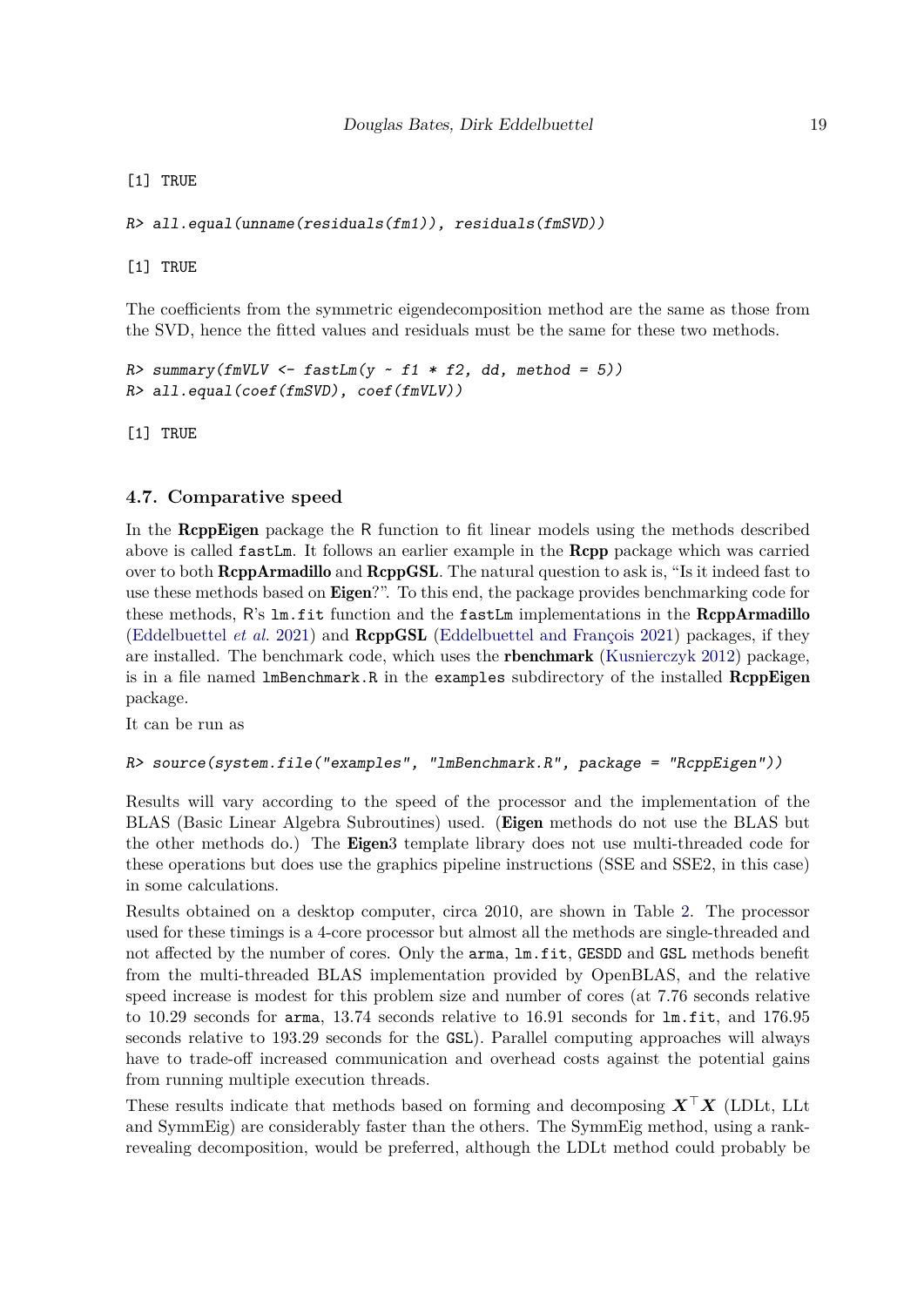| Method               | Relative | Elapsed | User   | S <sub>YS</sub> |
|----------------------|----------|---------|--------|-----------------|
| LD <sub>Lt</sub>     | 1.00     | 1.18    | 1.17   | 0.00            |
| LLt                  | 1.01     | 1.19    | 1.17   | 0.00            |
| SymmEig              | 2.76     | 3.25    | 2.70   | 0.52            |
| QR                   | 6.35     | 7.47    | 6.93   | 0.53            |
| arma                 | 6.60     | 7.76    | 25.69  | 4.47            |
| PivQR                | 7.15     | 8.41    | 7.78   | 0.62            |
| lm.fit               | 11.68    | 13.74   | 21.56  | 16.79           |
| <b>GESDD</b>         | 12.58    | 14.79   | 44.01  | 10.96           |
| <b>SVD</b>           | 44.48    | 52.30   | 51.38  | 0.80            |
| $\operatorname{GSL}$ | 150.46   | 176.95  | 210.52 | 149.86          |

<span id="page-19-0"></span>Table 2: **lmBenchmark** results on a desktop computer for the default size,  $100,000 \times 40$ , fullrank model matrix running 20 repetitions for each method. Times (Elapsed, User, and Sys) are in seconds. The BLAS in use is a locally-rebuilt version of the OpenBLAS library included with Ubuntu 11.10.

modified to be rank-revealing. However, the dimensions of the problem will influence the comparative results. Because there are  $100,000$  rows in  $\boldsymbol{X}$ , methods that decompose the whole **X** matrix (all the methods except those named above) will be at a disadvantage.

The pivoted QR method is 1.6 times faster than R's lm.fit on this test and provides nearly the same information as lm.fit. Methods based on the singular value decomposition (SVD and GSL) are much slower but, as mentioned above, this is caused in part by *X* having many more rows than columns. The GSL method from the GNU Scientific Library uses an older algorithm for the SVD and is clearly out of contention.

The GESDD method provides an interesting hybrid: It uses the Eigen classes, but then deploys the LAPACK routine dgesdd for the actual SVD calculation. The resulting time is much faster than using the SVD implementation of Eigen which is not a particularly fast SVD method.

# **5. Delayed evaluation**

A form of delayed evaluation is used in Eigen. That is, many operators and methods do not evaluate the result but instead return an "expression object" that is evaluated when needed. As an example, even though one writes the *X*⊤*X* evaluation as .rankUpdate(X.adjoint()) the X.adjoint() part is not evaluated immediately. The rankUpdate method detects that it has been passed a matrix that is to be used in its transposed form and evaluates the update by taking inner products of columns of *X* instead of rows of  $X^{\perp}$ .

As Eigen has developed some of these unevaluated expressions have been modified. In Eigen **3.1**, which is incorporated in version 0.3.1 of **ReppEigen**, the .adjoint() method applied to a real dense matrix copies the contents of the original matrix, flags it as row-major and interchanges the number of rows and columns. This is indeed the adjoint of the original matrix but, at one time, the **wrap** method for the **Eigen** dense matrix classes would fail on row-major matrices.

In the code for the transpose of an integer matrix shown in Figure [1](#page-4-0) the transpose is assigned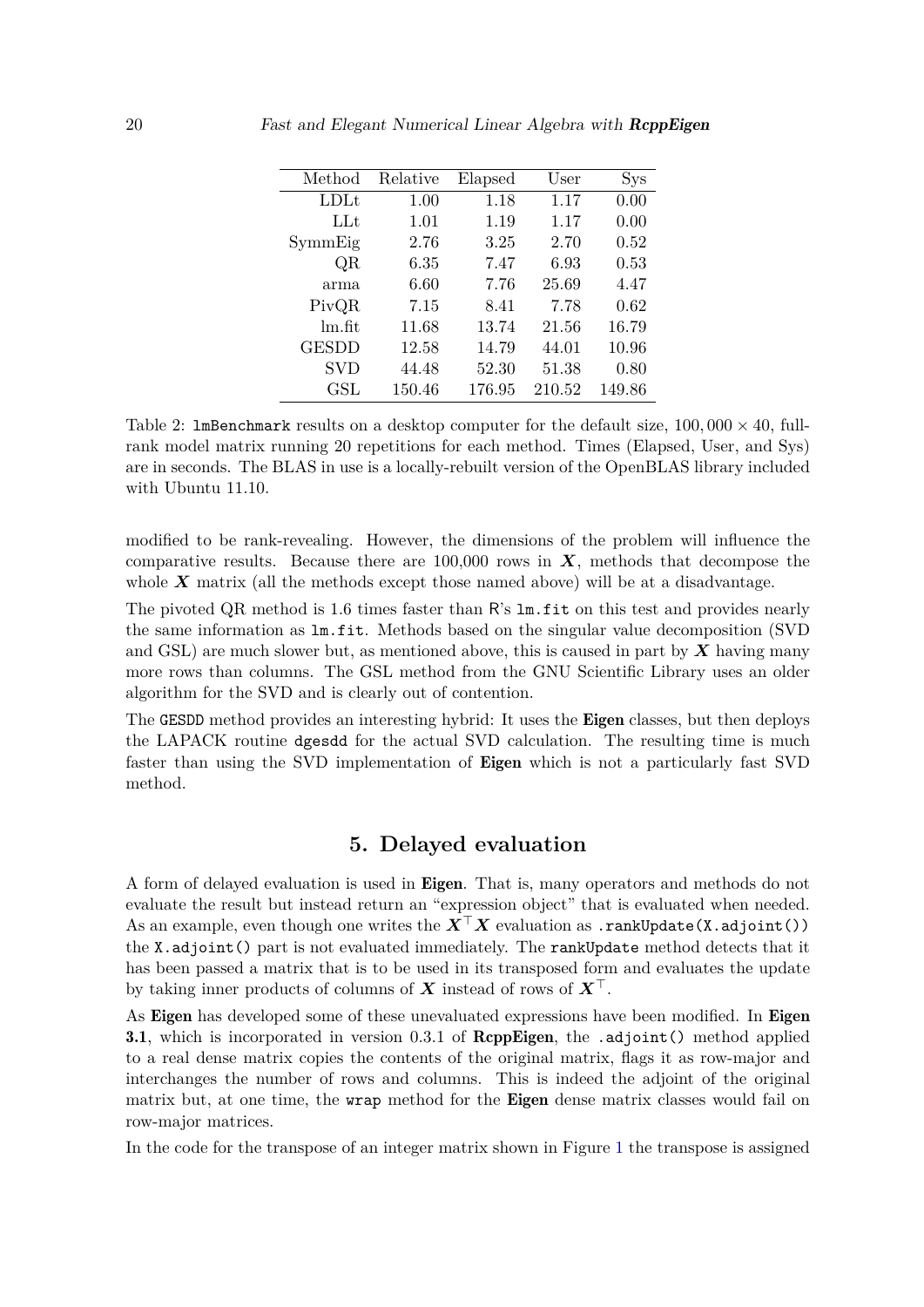```
const MapMati A(as<MapMati>(AA));
return wrap(A.transpose());
```
<span id="page-20-0"></span>Figure 13: badtransCpp: Transpose producing a run-time error in early versions of RcppEigen.

to a MatrixXi object before applying wrap to it. The assignment forces the evaluation as a column-major matrix. In early versions of the RcppEigen package if this step is skipped, as in Figure [13,](#page-20-0) the result would have been incorrect.

```
R> Ai <- matrix(1:6, ncol = 2L)
R> ftrans2 <- cxxfunction(signature(AA = "matrix"), badtransCpp,
      + "RcppEigen", incl)
R> (At <- ftrans2(Ai))
     [,1] [,2] [,3]\begin{bmatrix} 1, \\ 1 \end{bmatrix} 1 2 3
[2,] 4 5 6
```
Although the problem no longer persists for this particular example, the recommended practice is to first assign objects before wrapping them for return to R.

### **6. Sparse matrices**

Eigen provides sparse matrix classes. An R object of class dgCMatrix (from the Matrix package by [Bates and Maechler](#page-22-14) [\(2021\)](#page-22-14)) can be mapped as in Figure [14.](#page-20-1)

```
R> sparse1 <- cxxfunction(signature(AA = "dgCMatrix", yy = "numeric"),
+ sparseProdCpp, "RcppEigen", incl)
R> data("KNex", package = "Matrix")
R> rr <- sparse1(KNex$mm, KNex$y)
R> stopifnot(all.equal(rr$At, t(KNex$mm)),
     + all.equal(rr$Aty, as.vector(crossprod(KNex$mm, KNex$y))))
```

```
using Eigen::MappedSparseMatrix;
using Eigen::SparseMatrix;
```

```
const MappedSparseMatrix<double> A(as<MappedSparseMatrix<double> >(AA));
const MapVecd y(as<MapVecd>(yy));
const SparseMatrix<double> At(A.adjoint());
return List::create(Named("At") = At,
                 Named("Aty") = At * y);
```
<span id="page-20-1"></span>Figure 14: sparseProdCpp: Transpose and product with sparse matrices.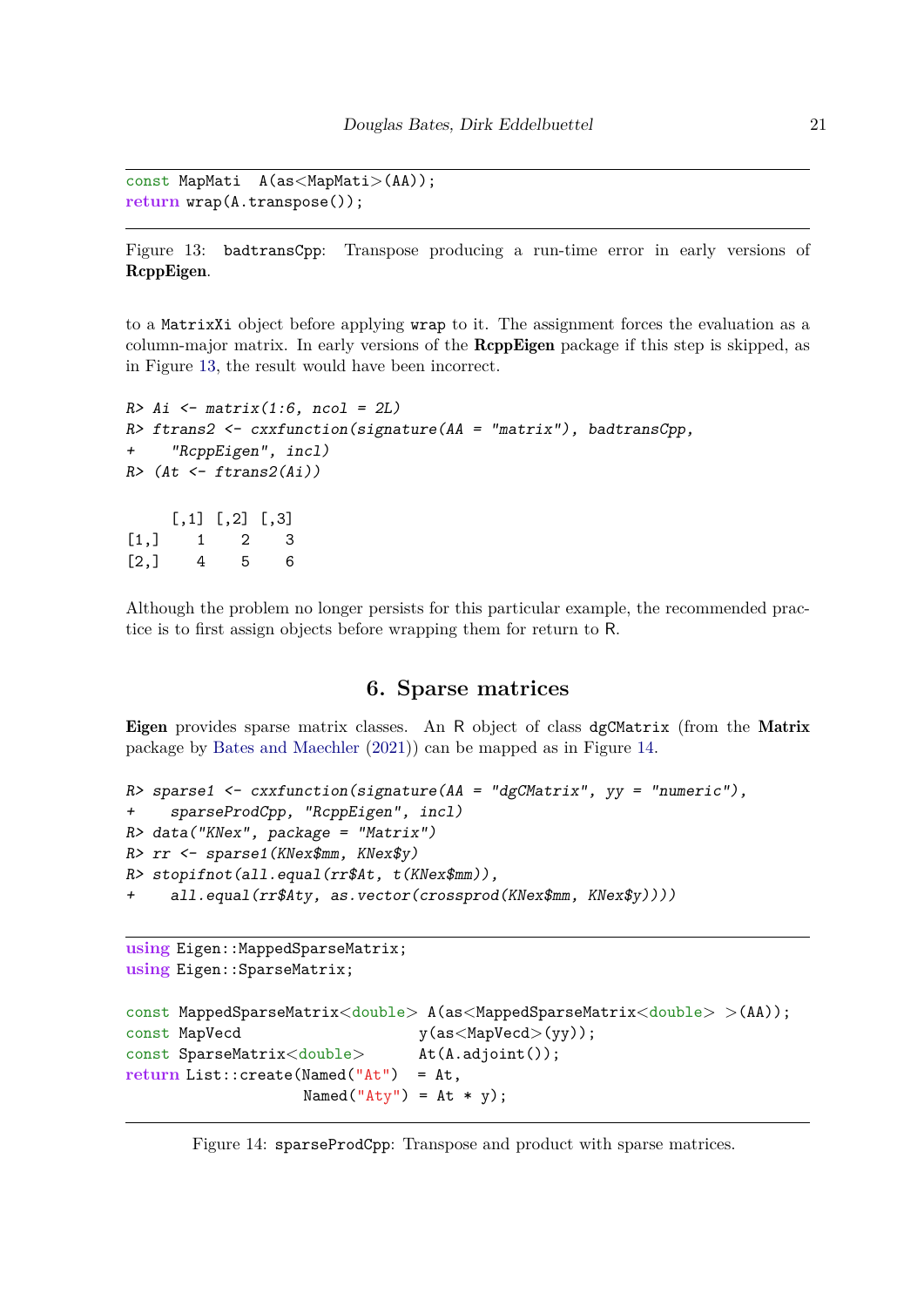```
typedef Eigen::MappedSparseMatrix<double> MSpMat;
typedef Eigen::SparseMatrix<double> SpMat;
typedef Eigen::SimplicialLDLT<SpMat> SpChol;
const SpMat At(as <b>MSpMat</b>>(AA).adjoint());
const VectorXd Aty(At * as<MapVecd>(yy));
const SpChol Ch(At * At.adjoint());
if (Ch.info() != Eigen::Success) return R_NilValue;
return List::create(Named("betahat") = Ch.solve(Aty),
                   Named("perm") = Ch.permutationP().indices());
```
<span id="page-21-0"></span>Figure 15: sparseLSCpp: Solving a sparse least squares problem.

Sparse Cholesky decompositions are provided by the SimplicialLLT and SimplicialLDLT classes in the RcppEigen package for R. These are subclasses of the SimplicialCholesky templated. A sample usage is shown in Figure [15.](#page-21-0)

```
R> sparse2 <- cxxfunction(signature(AA = "dgCMatrix", yy = "numeric"),
+ sparseLSCpp, "RcppEigen", incl)
R> str(rr <- sparse2(KNex$mm, KNex$y))
List of 2
 $ betahat: num [1:712] 823 340 473 349 188 ...
 $ perm : int [1:712] 572 410 414 580 420 425 417 426 431 445 ...
R> res <- as.vector(solve(Ch <- Cholesky(crossprod(KNex$mm)),
     + crossprod(KNex$mm, KNex$y)))
R> stopifnot(all.equal(rr$betahat, res))
R> all(rr$perm == Ch@perm)
```
[1] FALSE

The fill-reducing permutations are different.

# **7. Summary**

This paper introduced the RcppEigen package which provides high-level linear algebra computations as an extension to the R system. **ReppEigen** is based on the modern  $C_{++}$  library Eigen which combines extended functionality with excellent performance, and utilizes Rcpp to interface R with C++. Several illustrations covered common matrix operations and several approaches to solving a least squares problem—including an extended discussion of rankrevealing approaches. Sparse matrix computations were also discussed, and a short example provided an empirical demonstration of the excellent run-time performance of the **RcppEigen** package.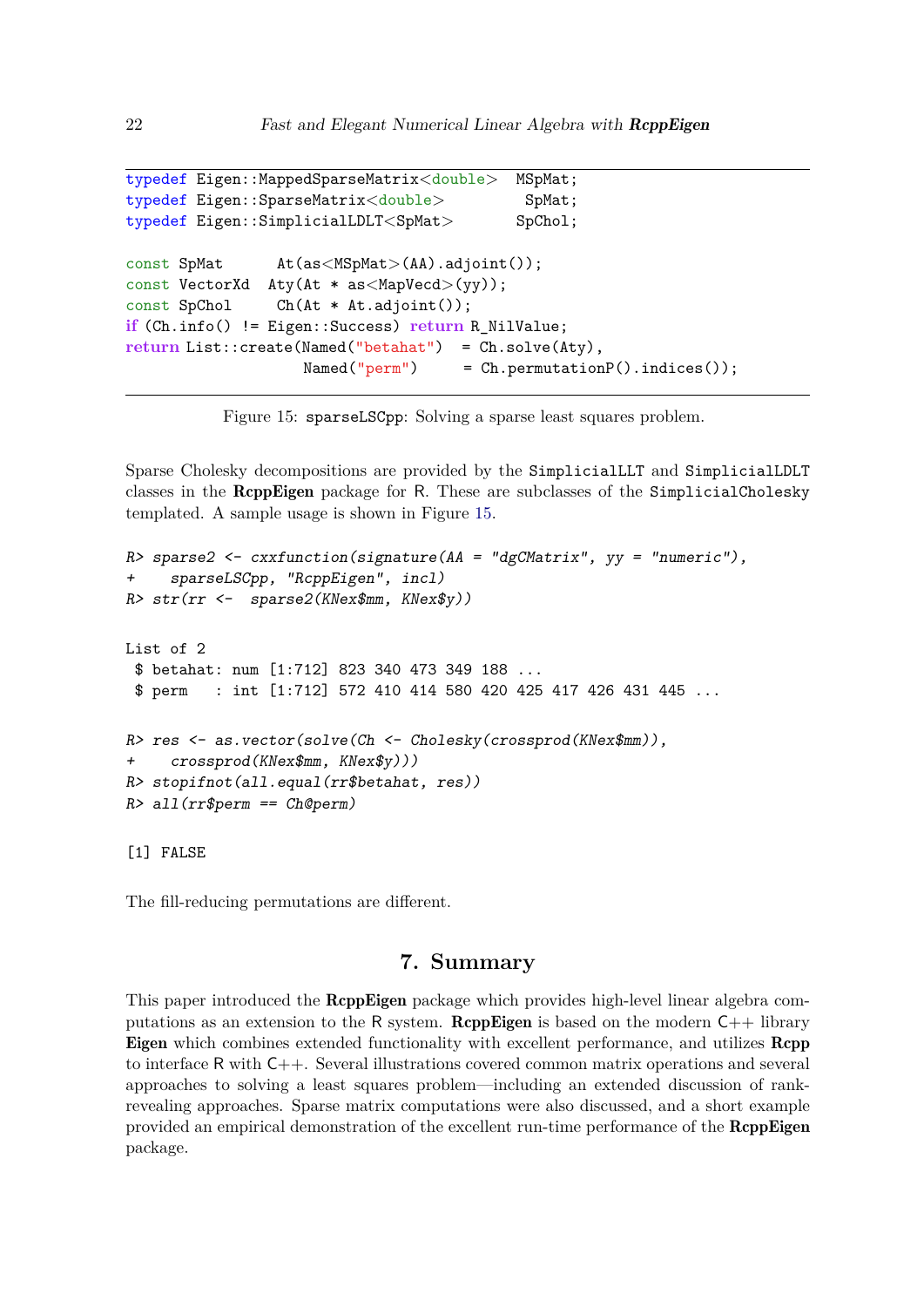# **References**

- <span id="page-22-10"></span>Abrahams D, Gurtovoy A (2004). *C++ Template Metaprogramming: Concepts, Tools and Techniques from Boost and Beyond*. Addison-Wesley, Boston.
- <span id="page-22-4"></span>Bates D, Eddelbuettel D (2013). "Fast and Elegant Numerical Linear Algebra Using the RcppEigen Package." *Journal of Statistical Software*, **52**(5), 1–24. URL [https://doi.](https://doi.org/10.18637/jss.v052.i05) [org/10.18637/jss.v052.i05](https://doi.org/10.18637/jss.v052.i05).
- <span id="page-22-14"></span>Bates D, Maechler M (2021). Matrix*: Sparse and Dense Matrix Classes and Methods*. R package version 1.4-0, URL <https://CRAN.R-Project.org/package=Matrix>.
- <span id="page-22-3"></span>Eddelbuettel D (2013). *Seamless R and C++ Integration with Rcpp*. Use R! Springer, New York. ISBN 978-1-4614-6867-7.
- <span id="page-22-9"></span>Eddelbuettel D, François R (2011). "Rcpp: Seamless R and C++ Integration." *Journal of Statistical Software*, **40**(8), 1–18. URL <https://doi.org/10.18637/jss.v040.i08>.
- <span id="page-22-12"></span>Eddelbuettel D, François R (2021). *RcppGSL: Rcpp integration for GNU GSL vectors and matrices*. R package version 0.3.10, URL <https://CRAN.R-Project.org/package=RcppGSL>.
- <span id="page-22-2"></span>Eddelbuettel D, François R, Allaire J, Ushey K, Kou Q, Russel N, Chambers J, Bates D (2022). *Rcpp: Seamless R and C++ Integration*. R package version 1.0.8, URL [https:](https://CRAN.R-Project.org/package=Rcpp) [//CRAN.R-Project.org/package=Rcpp](https://CRAN.R-Project.org/package=Rcpp).
- <span id="page-22-11"></span>Eddelbuettel D, François R, Bates D, Ni B (2021). *RcppArmadillo: Rcpp integration for Armadillo templated linear algebra library*. R package version 0.10.7.5.0, URL [https:](https://CRAN.R-Project.org/package=RcppArmadillo) [//CRAN.R-Project.org/package=RcppArmadillo](https://CRAN.R-Project.org/package=RcppArmadillo).

<span id="page-22-1"></span>Guennebaud G, Jacob B, *et al.* (2012). "Eigen v3." URL <https://eigen.tuxfamily.org>.

- <span id="page-22-7"></span>ISO/IEC (2011). "C++ 2011 Standard Document 14882:2011." ISO/IEC Standard Group for Information Technology / Programming Languages / C++. URL [https://www.iso.](https://www.iso.org/iso/iso_catalogue/catalogue_tc/catalogue_detail.htm?csnumber=50372) [org/iso/iso\\_catalogue/catalogue\\_tc/catalogue\\_detail.htm?csnumber=50372](https://www.iso.org/iso/iso_catalogue/catalogue_tc/catalogue_detail.htm?csnumber=50372).
- <span id="page-22-13"></span>Kusnierczyk W (2012). rbenchmark*: Benchmarking routine for R*. R package version 1.0.0, URL <https://CRAN.R-Project.org/package=rbenchmark>.
- <span id="page-22-6"></span>Meyers S (1995). *More Effective C++: 35 New Ways to Improve Your Programs and Designs*. Addison-Wesley, Boston. ISBN 020163371X.
- <span id="page-22-5"></span>Meyers S (2005). *Effective C++: 55 Specific Ways to Improve Your Programs and Designs*. Addison-Wesley, Boston, 3rd edition. ISBN 978-0321334879.
- <span id="page-22-0"></span>R Core Team (2021a). *R: A Language and Environment for Statistical Computing*. R Foundation for Statistical Computing, Vienna, Austria. URL <https://www.R-project.org/>.
- <span id="page-22-8"></span>R Core Team (2021b). *Writing R extensions*. R Foundation for Statistical Computing, Vienna, Austria. URL <https://CRAN.R-Project.org/doc/manuals/R-exts.html>.